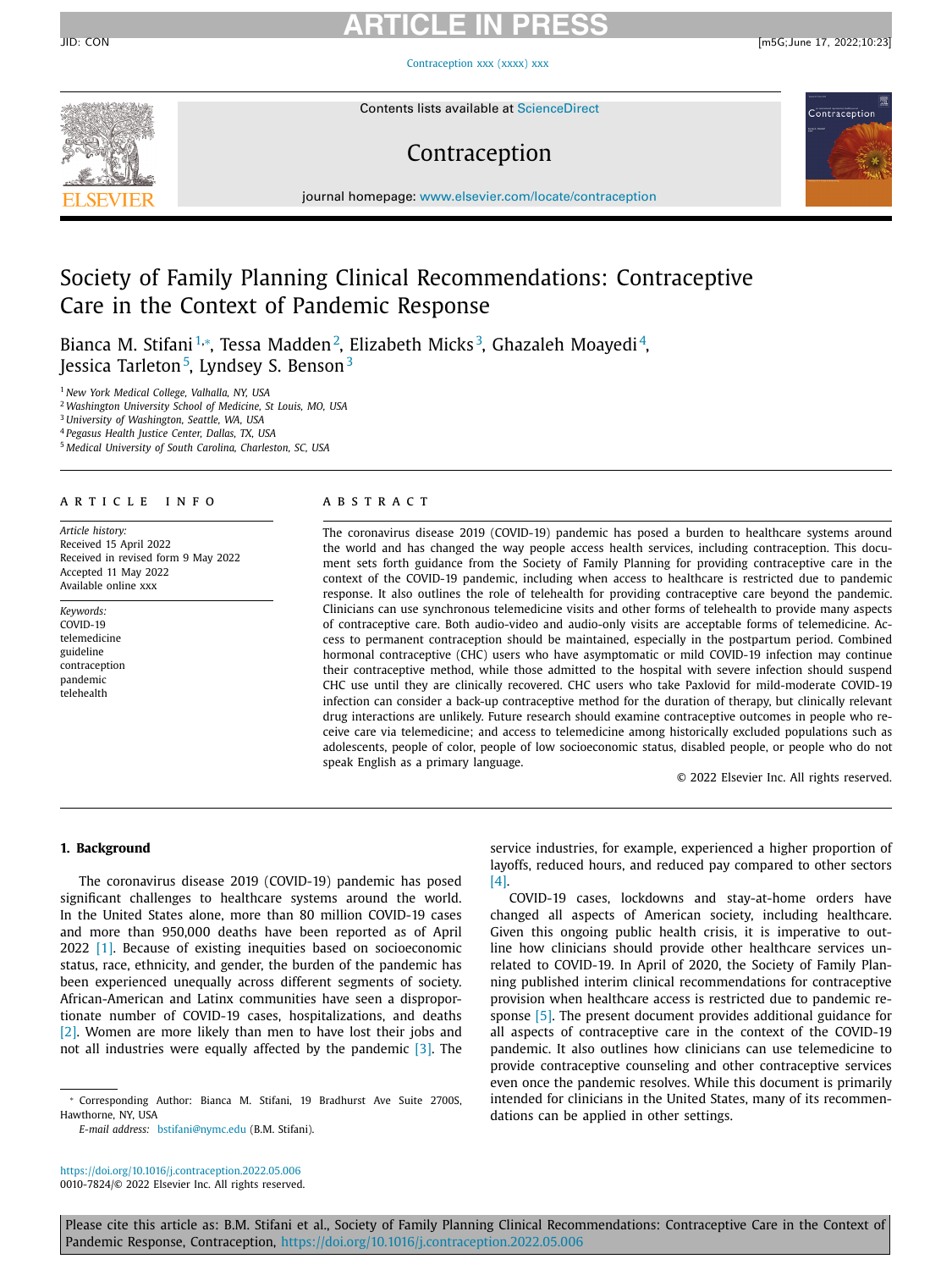# **ARTICLE IN PRESS**

# *1.1. COVID-19, pregnancy, and reproductive life planning*

Several studies have demonstrated that pregnant patients with COVID-19 infection have worse clinical courses compared to nonpregnant patients of the same age. They are more likely to be admitted to the ICU, and more likely to receive invasive ventilation and extra-corporeal membrane oxygenation [\[6–9\].](#page-8-0) COVID-19 infection in pregnancy is also associated with higher rates of preterm birth, preeclampsia, cesarean delivery, and perinatal death [\[10,11\]](#page-8-0).

The pandemic has also radically changed people's social and economic realities, thus influencing reproductive life planning. Many individuals around the world decided to delay childbearing or remain childfree due to the pandemic  $[12-14]$ . A survey study conducted among mothers of young children in New York City found that increased stress and financial insecurity due to COVID-19 paralleled a reduction in pregnancy intention in the early months of the pandemic [\[15\].](#page-8-0) The Guttmacher Institute also conducted a national online survey in the United States and reported that 34% of respondents wanted to get pregnant later or wanted fewer children due to the pandemic [\[16\].](#page-8-0)

### *1.2. Contraception is essential healthcare*

At various timepoints during the COVID-19 pandemic, hospitals, clinics, and state governments suspended the provision of healthcare services deemed non-essential to meet the needs for care of COVID-19 patients [\[17\].](#page-8-0) The World Health Organization, the American College of Obstetricians & Gynecologists (ACOG), the Society of Family Planning, and other national and international organizations have emphasized that sexual and reproductive health care is essential healthcare that cannot be delayed and must be prioritized as part of an organized COVID-19 response [\[18,19\]](#page-9-0). Essential sexual and reproductive health services include access to contraception, abortion care, and maternity care [\[20\].](#page-9-0)

Providing contraception is a time-sensitive healthcare service, and satisfying an unmet need for contraception reduces maternal mortality [\[21\].](#page-9-0) During times of crisis, demand for contraception may be even higher, as some individuals may choose to delay or forego pregnancy [\[22\].](#page-9-0)

### *1.3. Access to and utilization of reproductive health services during the COVID-19 pandemic*

While hospitals have been at capacity due to surges in COVID-19 cases throughout various stages of the pandemic, utilization of healthcare services unrelated to COVID-19 has decreased [\[23\].](#page-9-0) Reports of delayed or foregone care during the pandemic abound [\[24\],](#page-9-0) and the consequences on health outcomes are yet to be fully understood. The Healthcare Cost Institute examined a sample of health claims clearinghouse records from 18 states and found that the claims for preventive care such as pap smears, mammograms, colonoscopies, and childhood immunizations decreased by 60 to 80% in 2020 compared to 2019, for example [\[25\].](#page-9-0) The number of reproductive health visits also decreased: 54% OB-GYNs who responded to a Kaiser Family Foundation National Physician Survey reported a decline in patient visits during the pandemic, in large part due to patient reluctance to seek care [\[26\].](#page-9-0)

Access to contraception also decreased. One study examined a nationwide sample of claims to measure the change in contraceptive visits in the United States during the pandemic [\[27\].](#page-9-0) Its authors reported a 65% decline in tubal ligation visits, a 46% decline in LARC visits, and a 45% decline in visits for prescription of the pill, patch, or ring. Visit numbers remained lower than pre-pandemic levels throughout 2020. A social media survey administered to Spanish and English-speaking reproductive aged U.S. women found that in January of 2021, 22% were not

using their preferred method of contraception due to the pandemic [\[28\].](#page-9-0) Similarly, authors of a cohort study of pregnant patients across the United Kingdom compared those recruited pre-2020 COVID-19 lockdown and post-lockdown [\[29\].](#page-9-0) Respondents recruited post-lockdown reported more difficulty accessing contraception and higher rates of unplanned pregnancy.

### *1.4. The rise of telemedicine*

The World Health Organization defines telemedicine as "the delivery of health care services, where distance is a critical factor, by all health care professionals using information and communication technologies" [\[30\].](#page-9-0) ACOG specifies that "telehealth" refers to the "technology-enhanced healthcare framework" that includes live, two-way synchronous audio and video, store and forward, remote patient monitoring, and m-health, $1$  while "telemedicine" refers to "traditional clinical diagnosis and monitoring that is delivered by technology" [\[31\].](#page-9-0) In response to the COVID-19 pandemic, the United States Center for Medicare and Medicaid Services expanded the definition of and coverage for telemedicine to include care provided to patients in their home (rather than only in healthcare facilities); and care provided by clinicians other than physicians [\[32\].](#page-9-0)

During the COVID-19 pandemic, telemedicine visits became a necessary and appealing alternative to in-person visits. Clinicians across all medical specialties started to provide telemedicine services or expanded the services they provided. A nationally representative survey of OB-GYNs found that by June of 2020, 84% of them incorporated telehealth into their practice, while only 14% had used it prior to the pandemic [\[26\].](#page-9-0) A survey of family planning providers also reported that 78% started using telemedicine for the first time during the pandemic, and did so for many visit types, including contraceptive counseling [\[33\].](#page-9-0)

### **2. Clinical questions**

### *2.1. Telemedicine for contraceptive services*

1. *How should it be determined whether patients need in-person contraceptive care or whether their needs can be met via telemedicine?*

Clinics and offices that provide contraceptive services should implement a screening process to determine which patients require an in-person visit and which can access care with telemedicine. This minimizes unnecessary exposure to COVID-19 for patients and clinicians and decreases the use of personal protective equipment (PPE). Staff members who are answering patient calls and scheduling appointments should be trained to screen patients to determine the appropriate visit type. This process should be adapted to the needs of individual clinical sites, but in general, should include the following questions:

- 1) Assessment for concerning symptoms that are distressing to the patient – for example heavy bleeding with symptoms of anemia, severe pelvic pain, or symptoms of complications with specific contraceptive methods (eg. non-palpable implant or missing IUD strings).
- 2) Assessment for desired contraceptive method: for patients who are seeking to initiate a contraceptive method, determine whether they have already made their decision, or whether

<sup>&</sup>lt;sup>1</sup> "m-health is a term used for medical and public health practice supported by mobile devices, such as mobile phones, patient monitoring devices, Personal Digital Assistants (PDAs), and other wireless devices." World Health Organization 2022. Available from: [https://www.who.int/data/gho/indicator-metadata-registry/](https://www.who.int/data/gho/indicator-metadata-registry/imr-details/4774) imr-details/4774 [Accessed April 13, 2022].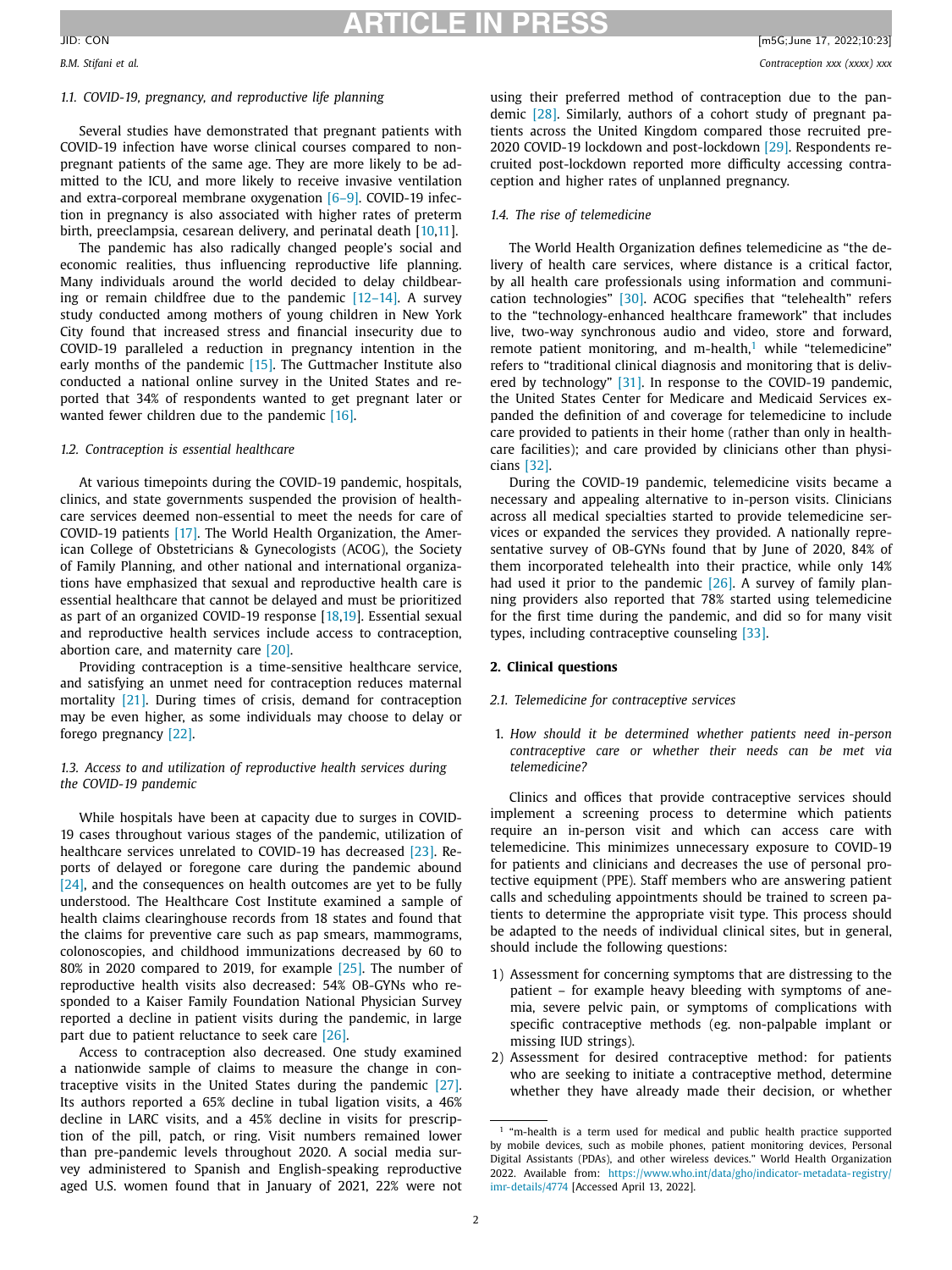**Table 1**

# **ARTICLE IN PRESS**

 $>20.0$ 

| Table 1<br>How CDC measures the COVID-19 community levels                        |                                                                 |          |               |      |  |  |
|----------------------------------------------------------------------------------|-----------------------------------------------------------------|----------|---------------|------|--|--|
| COVID-19 Community Levels - Use the Highest Level that Applies to Your Community |                                                                 |          |               |      |  |  |
| New COVID-19 Cases Per 100,000<br>people in the past 7 days                      | Indicators                                                      | Low      | Medium        | High |  |  |
| Fewer than 200                                                                   | New COVID-19 admissions per 100,000<br>population (7-day total) | ${10.0}$ | $10.0 - 19.9$ | >20  |  |  |

Percent of staffed inpatient beds occupied by COVID-19 patients (7-day average)

population (7-day total) Percent of staffed inpatient beds occupied by COVID-19 patients (7-day average) Source: Centers for Disease Control and Prevention (2022). Available from: https://www.cdc.gov/coronavirus/2019-

200 or more New COVID-19 admissions per 100,000

ncov/science/community-levels.html. Accessed April 1, 2022.

they wish to discuss this decision with a clinician. For patients who are certain they desire a long-acting reversible contraceptive (LARC), offer an in-person visit without delay. For patients who are interested in discussing their options with a clinician, offer a telemedicine visit first. For patients who are requesting replacement of a LARC, train the screener to offer a telemedicine visit to patients who may be eligible for extended use (see below). For patients who are requesting permanent contraception, offer a telemedicine visit first.

Patients who prefer in-person visits regardless of clinical need should be allowed to schedule in-person visits if the local circumstances allow. Offices and clinics should outline protocols in response to local COVID-19 infection rates and available resources, including staffing and PPE. Each site should determine a threshold community transmission rate above which in-person visits will only be allowed if there is an urgent clinical need. The Centers for Disease Control and Prevention COVID-19 Integrated County View on the COVID-19 tracker website tracks community transmission rates at the county level (See Table 1). Community transmission rates are defined as low, medium, or high, depending on the number of new cases and new hospital admissions, and the percentage of occupied hospital beds [\[34\].](#page-9-0) We recommend limiting in-person care to clinically necessary and time-sensitive visits if community transmission rates are high. Each site should determine whether patient vaccination status should factor into decisions about inperson versus telemedicine visits.

2. *Which telehealth technologies can* clinicians use to provide *contraceptive services?*

Multiple modalities exist for delivering healthcare remotely utilizing technology. Telehealth technology must be secure and protect patient privacy and confidentiality, in compliance with the Health Insurance Portability and Accountability Act (HIPAA). Here, we describe different types of telehealth technologies that clinicians can use to provide contraceptive services.

# *Synchronous telemedicine visits*

The term "telemedicine" is typically used to refer to "traditional clinical diagnosis and monitoring that is delivered by technology" [\[31\].](#page-9-0) Here, we use this term to refer to real-time or synchronous audio-video or audio-only visits. Multiple platforms exist for providing these services, some of which are integrated into electronic medical record systems, while others are not.

Synchronous audio-video visits are the closest alternative to the face-to-face encounter. The type of telemedicine visit has billing implications, as audio-video visits can be billed at office visit rates, unlike audio-only visits. During the COVID-19 public health emergency, Medicare waived the audio-video requirement for many telemedicine visit types, but it will establish new guidelines when this period ends [\[35\].](#page-9-0) Some clinicians feel that video also allows for better assessment of the patient's overall state of health and offers more opportunity to build rapport. In a qualitative study, community health center providers in New York State who adopted telemedicine during the COVID-19 pandemic expressed a strong preference for video visits [\[36\].](#page-9-0) However, some patients may prefer phone over video visits [\[37\],](#page-9-0) or may be unable to access or afford video visits due to limited data plans or lack of access to technology. Clinicians and patients in different studies reported that audio-only visits offered more privacy compared to video visits [\[36,37\]](#page-9-0). One study of adult and primary care visits found that older patients, Hispanic, Black, or Spanish-speaking patients, and those with low broadband access were less likely to use video visits [\[38\].](#page-9-0) For patients who are unable to do video visits or who prefer audioonly visits, clinicians can and should provide care via audio-only visits.

 $<10.0\%$  10.0-14.9%  $>15.0\%$ 

NA <10.0 >10.0

NA <10.0% >10.0%

Synchronous phone and video visits are appropriate for providing any of the contraceptive services listed below (clinical question #3). Many obstetrician-gynecologists and other healthcare providers reported an increase in telemedicine use for contraceptive services during the COVID-19 pandemic [\[26,33\]](#page-9-0). Yet limited evidence exists comparing the quality of services provided via telemedicine to those provided in-person and examining whether visit modality influences contraceptive choices and outcomes. One potential concern with telemedicine for contraceptive counseling is that patients may be less likely to choose LARC because this would require an additional, in-person visit. In a mixed-methods study, patients who received contraceptive counseling via telemedicine at the beginning of the COVID-19 pandemic were highly satisfied with this service [\[37\].](#page-9-0) The same researchers followed patients for six months and reported that almost 70% were still using the same contraceptive method they had selected at the telemedicine visit; however, only 37% of patients could be reached at the six-month mark [\[39\].](#page-9-0)

# *Other type of telehealth services*

Beyond synchronous telemedicine visits, other forms of telehealth services have also been used, even prior to the pandemic, to provide contraception or support users. These include m-health interventions such as text messages to improve contraceptive adherence or continuation, and mobile apps to aid in contraceptive counseling [\[40\]](#page-9-0)**.** Numerous websites and apps also exist through which individuals can purchase contraception – a type of asynchronous telemedicine known as telecontraception. Two studies evaluated these platforms and reported that they generally have high rates of adherence to the CDC Medical Eligibility for Contraception criteria, but not all contraceptive options are available (especially LARC) [\[41,42\]](#page-9-0). Other telehealth modalities that could be used to provide contraceptive services include store and forward (or asynchronous telemedicine), and live chat, but these have not been specifically studied in the context of contraception.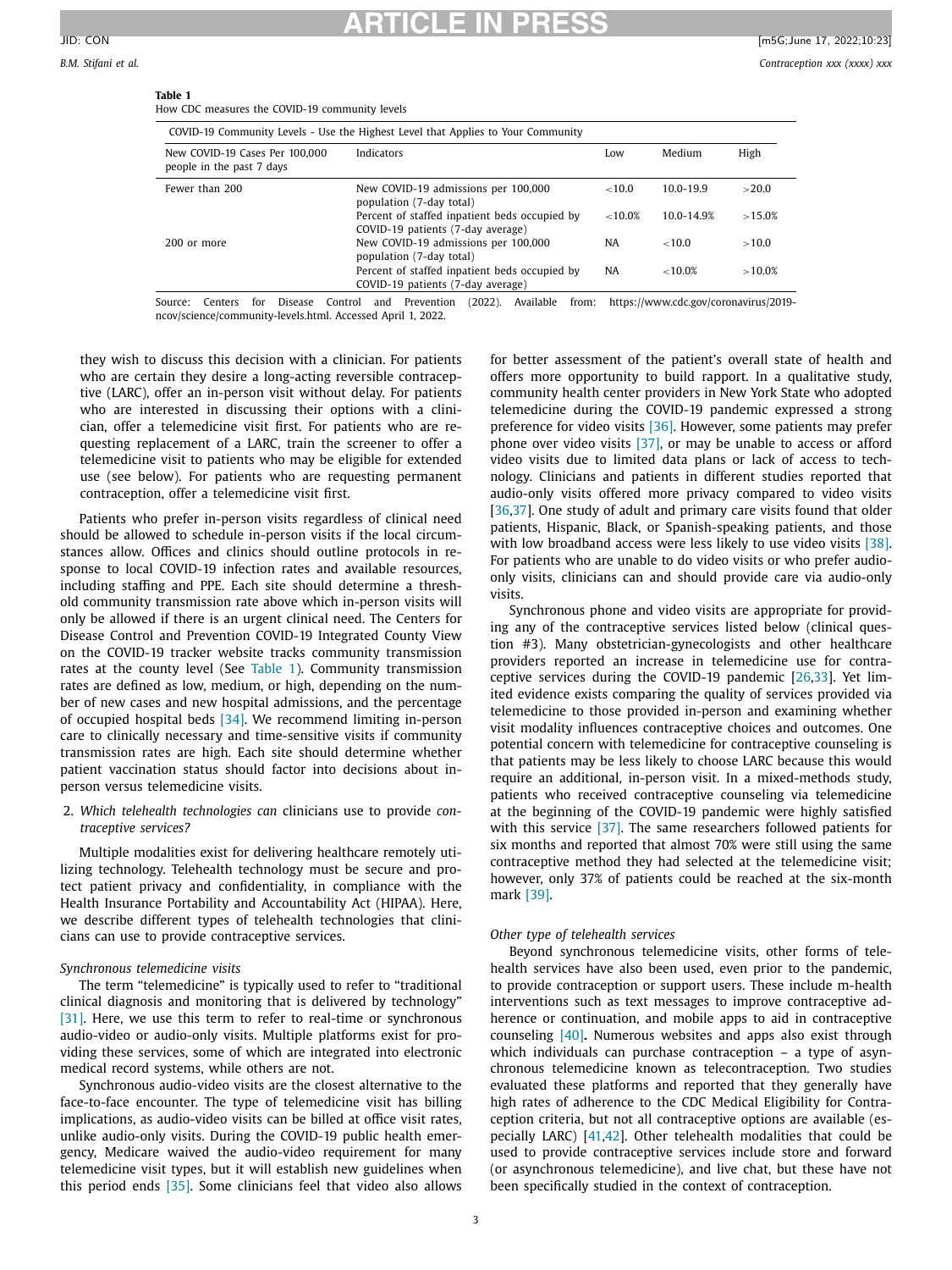3. *Which contraceptive services can be provided via telemedicine?*

The following contraceptive services are suitable for provision via telemedicine:

**Contraceptive counseling**: we define this as an "interactive process between provider and client intended to help the client achieve a reproductive health goal" [\[43\].](#page-9-0) Contraceptive counseling typically involves taking a thorough patient history, discussing different contraceptive options, and deciding on a method. During a contraceptive counseling visit patients may decide to initiate or discontinue a method, to continue a method they are already using, or not to use any method. Patient satisfaction with contraceptive counseling provided via telemedicine, including telephoneonly visits, appears to be high [\[37\].](#page-9-0) Limited data on contraceptive counseling provided via telemedicine suggest that patients find the quality of counseling to be comparable to that provided via inperson visits [\[44\].](#page-9-0)

**Prescription (initiation or continuation) of oral contraceptive pills, transdermal patch, or vaginal ring.** Telemedicine allows for an assessment of risk and of contraindications to specific methods. Clinicians should review a patient's medical history and assess for contraindications and concurrent medication use, following the Centers for Disease Control and Prevention's U.S. Medical Eligibility Criteria for Contraceptive Use (U.S. MEC) [\[45\].](#page-9-0) Prescribing these methods with more than one cycle dispensed at one time is ideal because it limits the number of pharmacy visits. A one-year supply is appropriate and prescribing to mail-order pharmacies may further facilitate access. For individuals who desire estrogen-containing methods, the U.S. Selected Practice Recommendations for Contraceptive Use (SPR) recommends a blood pressure check prior to initiation and annually with continued use [\[46\].](#page-9-0) During the COVID-19 pandemic, we do not recommend withholding estrogen-containing contraceptives from patients who do not have a documented blood pressure check. For persons who are initiating or continuing use of a combined hormonal contraceptive (CHC), we recommend the following instead:

- Persons who have access to a blood pressure cuff at home or at a pharmacy should check their blood pressure and inform the provider of the value.
- Persons who do not have access to a blood pressure cuff and have no history of hypertension or other contraindications to estrogen-containing methods can receive a prescription for such methods. Clinicians should inform them of the risks these methods pose for those who have hypertension and encourage them to schedule a visit with a healthcare provider or go to a pharmacy for blood pressure check.

Follow-up telemedicine visits (virtual "touch-points") may be useful in assessing whether patients are satisfied or if they experience any issues or side effects with the prescribed methods.

**Prescription (initiation or continuation) of self-administered subcutaneous depot medroxyprogesterone acetate (DMPA-SC).** DMPA is available in a subcutaneous formulation that is not approved by the U.S. Food & Drug Administration (FDA) for selfinjection but is well suited for such use. A systematic review and meta-analysis of six prospective studies reported that participants who self-administered DMPA had higher continuation rates than those who relied on provider administration  $[47]$ . Further, there were no differences in pregnancy rates or adverse events, except that two cohort studies found an increase in injection site reactions with self-administration. In 2021, the U.S. SPR were updated to include self-administration of subcutaneous DMPA, stating that DMPA-SC is a user-controlled method with the potential to increase access to contraception and improve reproductive autonomy [\[48\].](#page-9-0) The authors of a small implementation study conducted in California found that 37% of DMPA-IM users were interested in self-administration, but only 21% successfully self-injected DMPA-SC [\[49\].](#page-9-0) The authors of a recent commentary reported that most of their patients interested in DMPA-SC faced delays or were unable to access the method at all due to pharmacies not stocking it and higher out-of-pocket costs [\[50\].](#page-9-0) They posited that these access barriers exist because DMPA is unpopular among healthcare professionals, who may therefore not see the benefit of advocating to increase access to this method. The Society of Family Planning recommends the following:

- Offer patients who are current DMPA users or who are interested in starting DMPA the option of self-administered DMPA-SC in the context of shared decision-making. This method is safe for anyone who is eligible to use provider-administered DMPA [\[45\].](#page-9-0) Counsel patients that self-administration may include administration by partners, friends, family, or community members (or any trusted person who is not a healthcare provider) [\[49\].](#page-9-0)
- Provide education on how to self-administer DMPA-SC and how to safely dispose of sharps. Online resources including information sheets and videos are available for this purpose. If clinicians prescribe the method during an in-person visit and DMPA-SC is immediately available in the office or clinic, patients can self-administer the first injection with the supervision and teaching of clinic staff. We recommend that offices stock DMPA-SC for this purpose. If DMPA-SC is not immediately available, consider offering DMPA-IM for the first contraceptive dose and prescribing DMPA-SC for the following injections, as there may be delays in obtaining the subcutaneous formulation. If the first self-administered dose is not available immediately, offer a telemedicine follow up visit for live coaching at the time of self-administration.
- Educate clinic or office staff about logistical barriers to accessing DMPA-SC and provide instructions on how to troubleshoot prior authorizations and other potential barriers to access.

**Provision of oral emergency contraception**. Clinicians can and should assess pregnancy risk during the telemedicine visit and offer emergency contraception (EC) to all persons who do not desire pregnancy. IUDs are the most effective form of emergency contraception, but their insertion requires an in-person visit [\[51,52\]](#page-9-0). For patients who are not interested in IUD insertion or who are unwilling or unable to come in for an IUD insertion visit, prescribe ulipristal acetate, which is more effective than oral levonorgestrel [\[51\].](#page-9-0) We also recommend advance provision of oral EC for all patients who are using short-acting or barrier contraception.

**Prescription of barrier and other peri-coital methods.** Clinicians should recommend internal (female) and external (male) condoms as the only options for preventing transmission of sexually transmitted infections, regardless of the chosen contraceptive method.

Other peri-coital methods - the cervical cap, diaphragm, and sponge – are infrequently used but may be of interest to some patients. All are designed to be used with spermicide for maximal efficacy, and some (diaphragm and cap) require a prescription. The FemCap® cervical cap is available in three sizes – small, medium, and large. Although this cap is ideally fitted by a trained clinician, this is not required, and the appropriate size can be inferred from the patient's prior obstetric history: small for nulliparous patients, medium for patients with prior abortion or Cesarean delivery, large for patients with prior vaginal delivery [\[53\].](#page-9-0) With a thorough obstetric history clinicians can prescribe this method via telemedicine.

The single size silicone contraceptive diaphragm (Caya®) has largely replaced the original multi-size diaphragm. It is a "one-size fits most" device that does not require a pelvic examination for fit-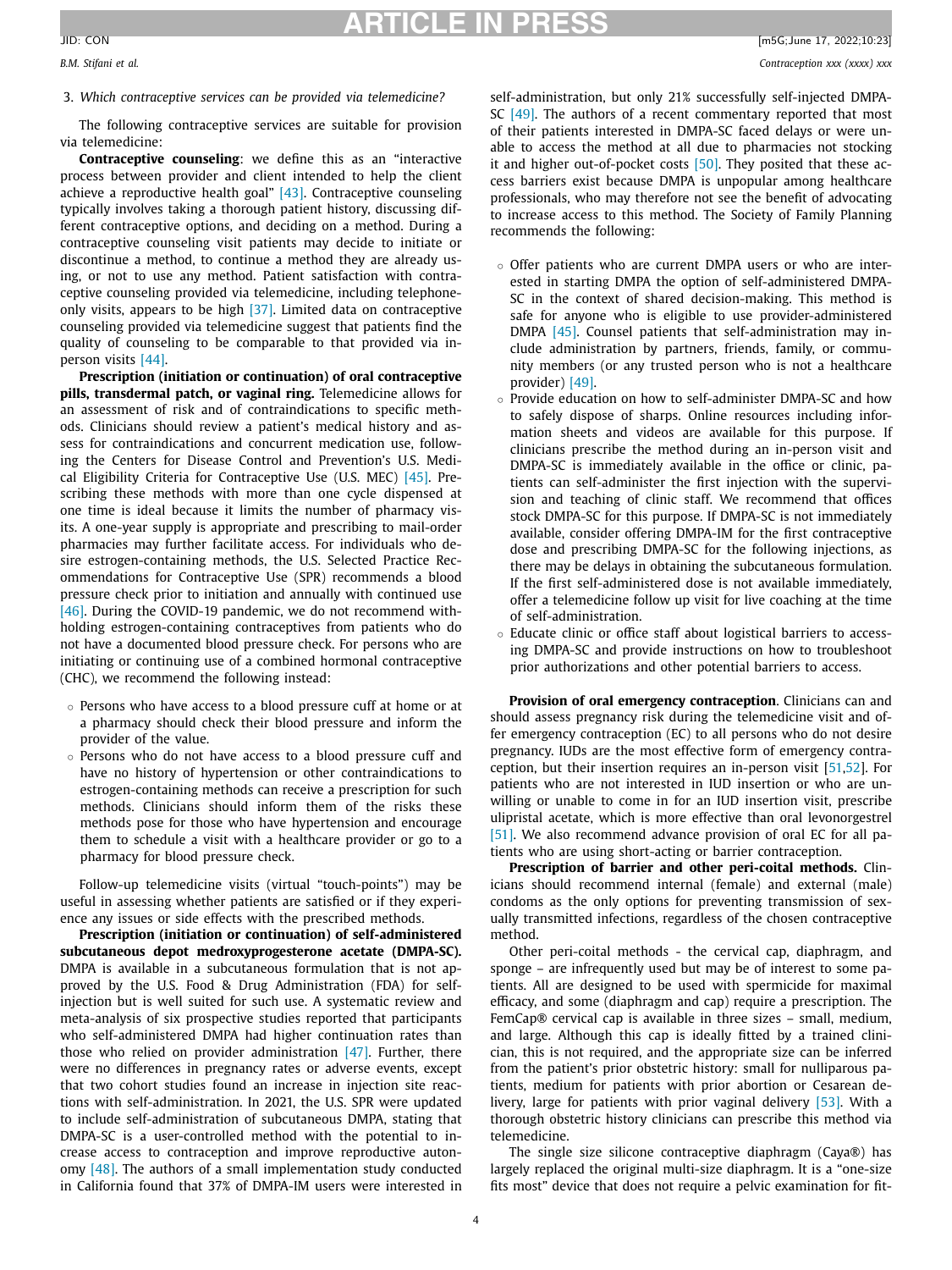ting and is therefore well suited for prescription via telemedicine [\[54\].](#page-9-0)

The contraceptive sponge (TodaySponge®) is a single-use device that is impregnated with spermicide and is available over the counter. In the U.S., access to the sponge is currently limited by supply chain disruptions due to the COVID-19 pandemic [\[55\].](#page-9-0)

Spermicide is also available in gel, cream, film, and foam products, all of which can be used in combination with condoms and purchased without a prescription in pharmacies or online.

A new, prescription-only vaginal pH regulator gel (Phexxi ®) is available that works by creating an acidic environment that immo-bilizes sperm. This method has few contraindications [\[56\].](#page-9-0)

Clinicians can use telemedicine to prescribe any of these methods to interested patients. Video visits with pelvic models can help in counseling patients about how to insert diaphragms and cervical caps. Online videos and other resources are also available through the manufacturers and other websites. Some patients may require prescriptions even for the methods that are over the counter to facilitate insurance coverage or flexible spending account reimbursements.

**Counseling about fertility-awareness based methods.** During telemedicine visits, clinicians can explain to interested patients how to use these methods, with or without additional visual aids.

**Counseling prior to LARC insertion, removal, or replacement.** Telemedicine visits are ideal for counseling patients about the risk and benefits of procedures including LARC insertion, removal, or replacement. A survey of family planning providers at the beginning of the pandemic found that many respondents saw telemedicine as advantageous because counseling patients before procedures shortened subsequent in-person visits [\[33\].](#page-9-0) We recommend using technology to sign procedure consent forms electronically where possible, such that in-person visits for actual procedures are shorter and require no exchange of pens and paper. This requires setting up a system for electronic signatures and forms.

**Consultation for permanent contraception.** Similarly, telemedicine visits are suitable for counseling patients about permanent contraception via tubal ligation or salpingectomy, or via vasectomy. However, state consent forms for sterilization still require patient signatures and neither CMS nor state Medicaid agencies have made any provisions to allow for oral consent or electronic signature during the COVID-19 pandemic [\[57\].](#page-9-0) Until such provisions exist, publicly insured patients will need to come for short in-person visits to sign sterilization consents at least 30 days prior to the scheduled surgery, or they can receive the forms by e-mail or mail then return them in the same format. Provide clear instructions for signature if patients are signing forms remotely and returning them.

**Counseling about IUD self-removal**. In a nationally representative survey conducted in July of 2020, 51% of OB-GYNs reported that they used telemedicine to prescribe oral contraceptive pills, but only 2% counseled patients on the option of IUD self-removal [\[26\].](#page-9-0) A qualitative study of internet forums reported that some IUD users were already considering self-removal prior to the COVID-19 pandemic, at least in part because of difficulties in accessing providers for removals [\[58\].](#page-9-0) A survey administered to 602 patients seeking abortion in six U.S. clinics found that 25% of respondents would be more willing to try a hypothetical IUD if they could remove it themselves [\[59\].](#page-9-0) A prospective study enrolled 326 patients who were seeking IUD discontinuation from five U.S. health centers and found that 59% were willing to try self-removal, but among those who tried, only 20% were successful [\[60\].](#page-9-0) There were no reported adverse events. Other studies have examined online content on IUD self-removal on forums and videos, and found that users overwhelmingly report positive experiences with IUD selfremoval on online forums [\[61,62\]](#page-9-0). Considering this evidence, we recommend counseling persons who are seeking IUD discontinuation about the option of self-removal. This strategy appears to be safe though not always effective, and clinicians should counsel patients that their attempt may fail. Coaching patients through IUD self-removal via phone or video is an option, though no studies have evaluated whether this results in a higher rate of successful IUD self-removals.

**Evaluation & potential management of contraceptive issues or side effects.** Many other contraceptive issues, including contraceptive side effects, can also be evaluated, and sometimes managed, via telemedicine. Encourage patients who report concerning symptoms or symptoms that cannot be fully evaluated or managed via telemedicine to come in for in-person visits. Advise patients who report a change in bleeding pattern or other symptoms that may be related to pregnancy to take a home pregnancy test. Unscheduled bleeding, for example, is one of the most common side effects of many contraceptives; once pregnancy is excluded, this can be managed medically (either hormonally or with NSAIDs) [\[46\].](#page-9-0)

### 4. *How can clinicians ensure patient privacy and confidentiality when providing contraceptive care via telemedicine?*

Conducting office visits in rooms behind closed doors easily guarantees patient privacy and confidentiality. During telemedicine visits it may be more complicated to guarantee these rights, but it is important to do so. Clinicians should conduct telemedicine visits at their clinic, office, hospital, or home in a room where no other people can hear or see the patient, unless the patient has explicitly consented to the presence of another person at the visit. Patients may join telemedicine visits from their homes or from other locations, including public ones. A study of patient experiences with telemedicine for contraceptive counseling at the beginning of the COVID-19 pandemic, for example, showed that 81% were at home during their virtual visits, but 15% of them were at work [\[37\].](#page-9-0)

Ensure that the patient feels comfortable discussing sensitive topics in that moment and at that location. For patients who reside in small or overcrowded housing, or who are home alone with children, it may be challenging to find a private location even within their homes. To enquire about privacy in particular situations, ask whether other people are in the same room or within earshot. Patients may find that audio-only visits allow for more privacy, and if requested, clinicians should agree to conduct such visits. When using audio alone and another person is within earshot, it is prudent to phrase sensitive questions in terms of yes or no answers. These strategies may be particularly helpful with adolescent patients [\[63\].](#page-9-0)

### 5. *How should clinicians assess pregnancy risk via telemedicine?*

Use a standardized approach to be reasonably certain that a patient is not pregnant prior to prescribing contraception, in line with the U.S. SPR  $[46]$  – see [Box](#page-5-0) 1. Urine pregnancy testing is not required for all patients, but it is for those who may be pregnant. Patients in this category who are accessing contraceptive care remotely can take a urine pregnancy test at home. If pregnancy cannot be excluded based on timing, counsel patients about the risk of pregnancy and the potential risks of initiating contraception while pregnant. In general, the benefits of initiating contraception outweigh the potential risks, even when pregnancy cannot be excluded [\[46\].](#page-9-0) Patients who choose to initiate a method in these circumstances should repeat a home pregnancy test in 2-4 weeks.

6. *How can clinicians, hospitals and clinics ensure equitable access to telemedicine services?*

Utilization of telemedicine is lower in certain demographic groups [\[64\].](#page-9-0) One analysis of telemedicine visits in primary care found that older patients and low-English proficiency patients were less likely to use telemedicine; and that Black, Latinx, and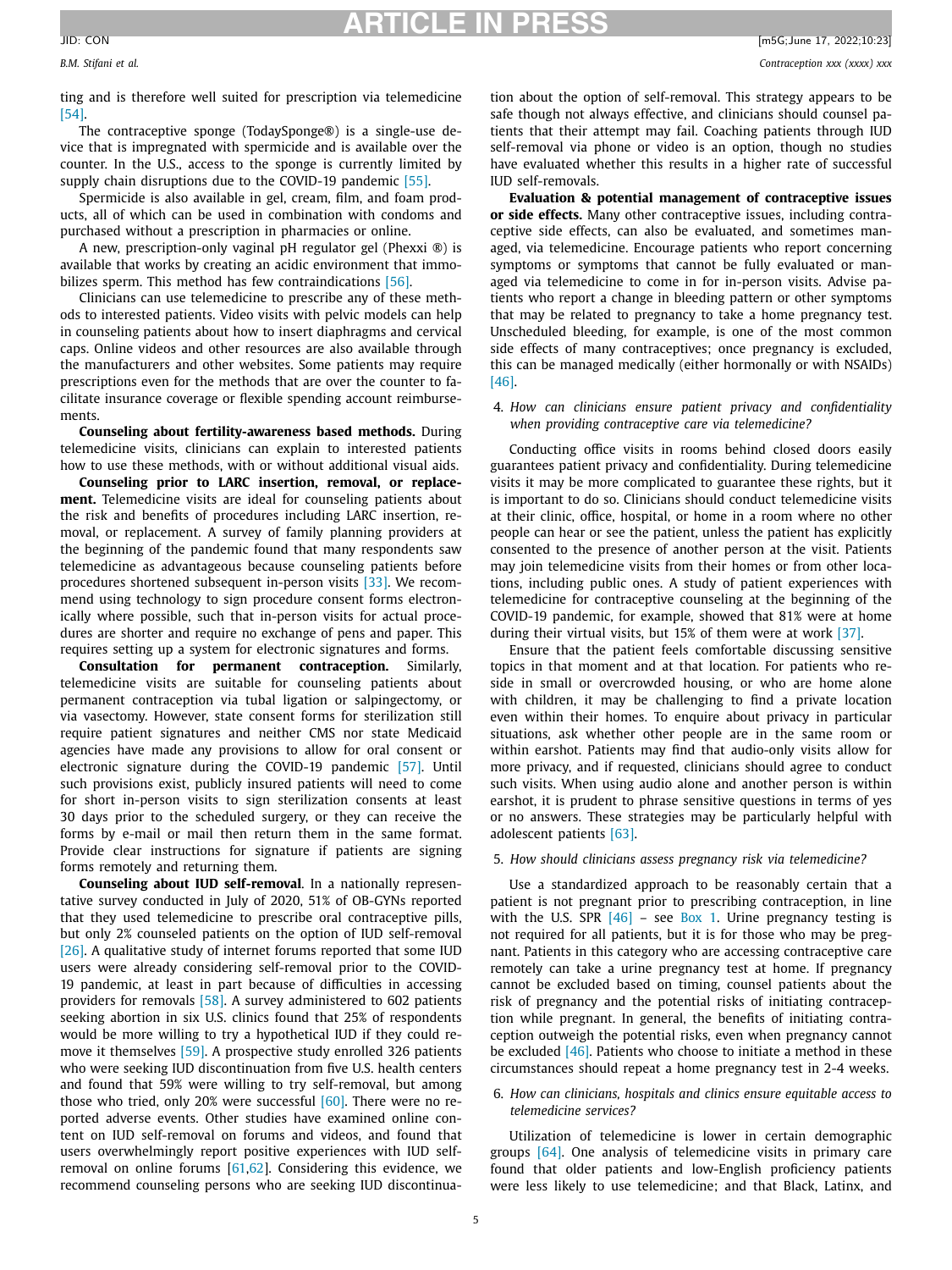<span id="page-5-0"></span>

A health care provider can be reasonably certain that a woman is not pregnant if she has no symptoms or signs of pregnancy and meets any one of the following criteria:

- is ≤7 days after the start of normal menses
- . has not had sexual intercourse since the start of last normal menses
- . has been correctly and consistently using a reliable method of contraception
- is ≤7 days after spontaneous or induced abortion
- is within 4 weeks postpartum
- is fully or nearly fully breastfeeding (exclusively breastfeeding or the vast majority [≥85%] of feeds are breastfeeds), amenorrheic, and <6 months postpartum

Source: Centers for Disease Control and Prevention (2016). How to be reasonably certain that a woman is not pregnant. Available from: https://www.cdc.gov/reproductivehealth/contraception/mmwr/spr/notpregnant.html. Accessed April 1, 2022.

poorer patients had less video use [\[65\].](#page-10-0) A study of pediatric visits reported similar findings, with Black, Latinx and low-English proficiency patients having fewer telemedicine visits, and publicly in-sured patients being less likely to access video visits [\[66\].](#page-10-0)

Hospitals and clinics should ensure that all patients are aware of the telemedicine services offered at that site. Schedulers should offer telemedicine as an option to all patients regardless of age, disabilities, or primary language, and allow patients to select their preferred type of telemedicine visit (audio-video versus audioonly). Telemedicine platforms should be easy to use and accessible from handheld devices, as many patients use smartphones to access telemedicine visits. In a survey study of telemedicine for contraceptive counseling at the beginning of the pandemic, 94% of respondents used a smartphone to access the telemedicine visit [\[37\].](#page-9-0)

### *2.2. In-person contraceptive services during the pandemic*

### 1. *Which contraceptive visits require an in-person appointment?*

Telemedicine is not suitable for all contraceptive services. Prior to scheduling an in-person visit, it is appropriate to counsel patients about the risk of COVID-19 exposure associated with any inperson visit to a healthcare clinic or office. It is also appropriate to enquire about vaccination status and remind patients that the risk of infection is higher for those who are unvaccinated [\[67\].](#page-10-0)

The following contraceptive services typically require a face-toface visit:

**LARC insertion.** Schedule patients who desire an intrauterine device (IUD) or contraceptive implant for an in-person visit without delay. This is true even in the context of high community transmission rates if another method is not available or acceptable to the patient. Expedite appointments for IUD insertion for emergency contraception. Offer IUD or implant placement immediately after abortion, management of early pregnancy loss, or vaginal or cesarean delivery to reduce the need for additional in-person visits.

**LARC removal.** For most patients, LARC removal requires an inperson visit. Patients with IUDs can be counseled about attempting self-removal (see above), but this is not always successful. We do not recommend self-removal of contraceptive implants. Content on implant self-removal exists online, but only case reports have described this in in the scientific literature, and there are no data on safety or efficacy [\[68\].](#page-10-0) One possible concern is the lack of aseptic technique potentially leading to infection [\[69\].](#page-10-0)

**Symptoms concerning for ectopic pregnancy**. Patients who report a positive pregnancy test and vaginal bleeding or pelvic pain should have an immediate in-person visit with pelvic exam and serum labs with pelvic ultrasound if indicated. This also applies to any patient who is pregnant with an IUD in situ.

**Suspected IUD expulsion or non-palpable implant**. For asymptomatic patients, prescribe EC if indicated and counsel about using a different form of contraception, such as condoms or a short-acting method until an in-person visit is possible. Severe symptoms require an immediate visit. Mild symptoms that are not bothersome (such as missing IUD strings or non-palpable implant) can be delayed if there is no concern for pregnancy, and if a patient is willing to use an alternate method of contraception or accepts the risk of contraceptive failure.

**Administration of DMPA-IM**. Counsel patients who desire DMPA about the subcutaneous (SC) formulation (see above). Patients who prefer the intramuscular (IM) formulation or who are delayed in obtaining or unable to get the SC one, need an inperson visit without delay. Telemedicine consult visits prior to the injection visit are an option to shorten the injection visit duration and limit exposure. According to the U.S. SPR, DMPA can be given at intervals of up to 15 weeks, thus injections can be delayed if needed [\[46\].](#page-9-0)

For patients who require any of the services outlined above, consider hybrid visits, in which the counseling and informed consent process occur virtually and only the procedure occurs in the clinic. This decreases face-to-face time and thus viral exposure. [Table](#page-6-0) 2 summarizes the services that are suitable for telemedicine and those that typically require an in-person visit.

2. *Which precautions should clinicians take while providing in-person contraceptive care during the COVID-19 pandemic?*

Leaders at every clinical site that provides contraceptive care should remain up to date on the ongoing COVID-19 pandemic and should establish a COVID-19 community transmission rate threshold beyond which the site will transition to providing only essential face-to-face care (see above). Follow CDC, state, and local guidelines for healthcare workers in terms of COVID-19 vaccinations, including booster doses [\[70–74\].](#page-10-0) Follow CDC guidelines for healthcare workers and healthcare facilities in terms of personal protective equipment [\[75\].](#page-10-0) Some emerging variants may be more infectious than others and may require changes in PPE protocols [\[76\].](#page-10-0)

### 3. *How should clinicians address requests for LARC removal and/or replacement?*

Offer patients who desire LARC removal an in-person visit without delay. If COVID-19 community transmission rates are medium or high, counsel patients about the risk of exposure associated with an in-person visit but allow them to schedule such visits if they desire prompt LARC removal. Telemedicine is an option for

6

**Box 1.** How to be reasonably certain that a woman is not pregnant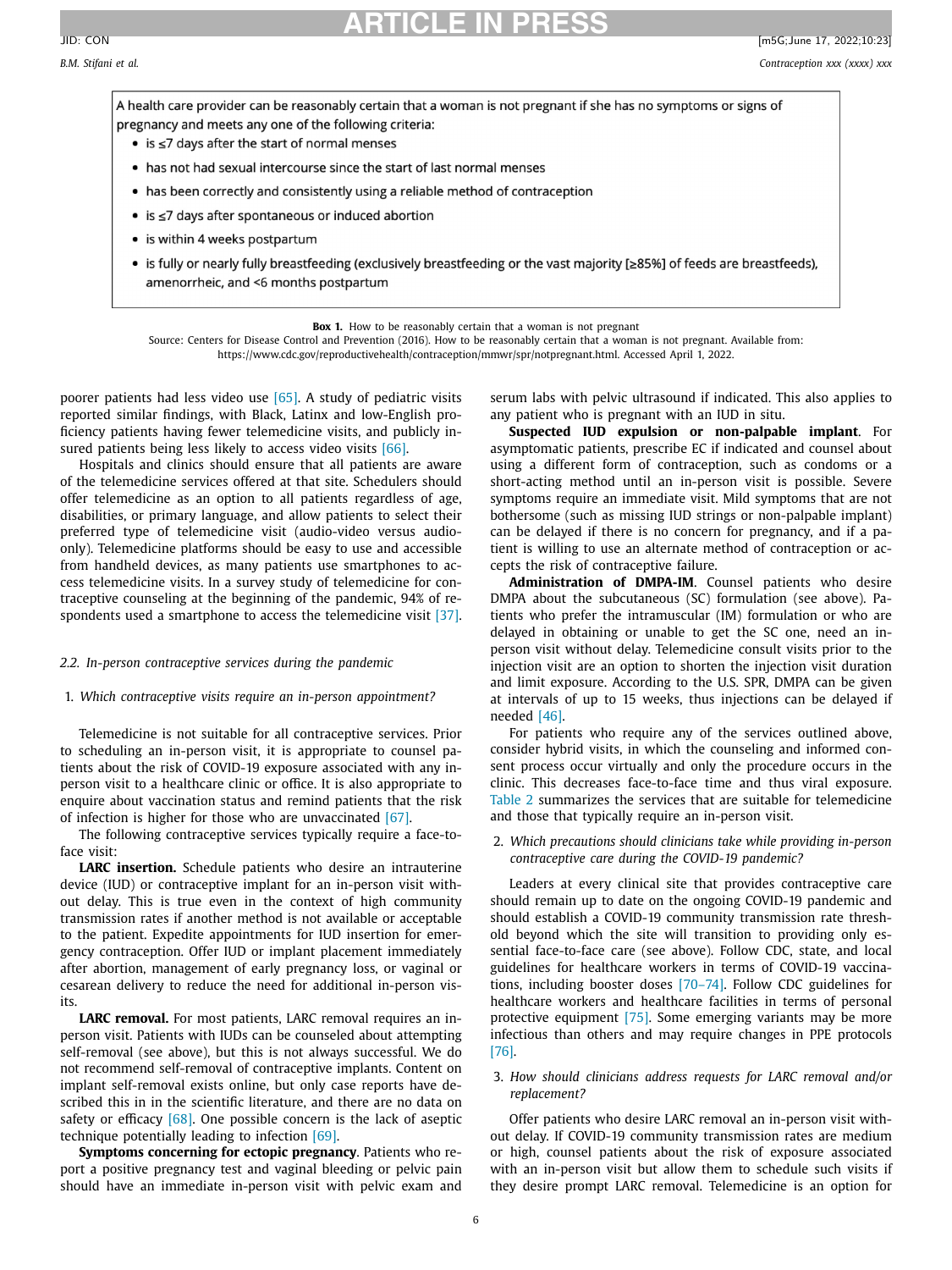### **Table 2**

Summary of contraceptive services that are suitable for telemedicine visits, versus services that typically require in-person visits

**ARTICLE IN PRESS**

<span id="page-6-0"></span>

| JID:<br><b>CON</b> | - -<br>lm5G:June | $\sim$ $\sim$<br>2022<br>٠,.<br>4. LU. 49 |
|--------------------|------------------|-------------------------------------------|
|--------------------|------------------|-------------------------------------------|

| Contraceptive services that are suitable for telemedicine provision         | Contraceptive services that typically require in-person visits  |
|-----------------------------------------------------------------------------|-----------------------------------------------------------------|
| Counseling about IUD self-removal; video or telephone coaching for IUD      | IUD removal (if patient is unable to or unwilling to attempt    |
| self-removal                                                                | self-removal)                                                   |
| Prescription (initiation or continuation) of oral contraceptive pills,      | Implant removal                                                 |
| transdermal patch, or vaginal ring                                          |                                                                 |
| Provision of oral emergency contraception                                   | Implant or IUD insertion                                        |
| Prescription (initiation or continuation) of self-administered subcutaneous | Administration of DMPA-IM                                       |
| depot medroxyprogesterone acetate (DMPA-SC), possible video coaching for    |                                                                 |
| DMPA-SC self-administration                                                 |                                                                 |
| Prescription of barrier and other peri-coital methods (including diaphragm, | Symptoms concerning for ectopic pregnancy, including pregnancy  |
| spermicides, contraceptive sponge, condoms, vaginal pH regulator gel)       | with IUD in situ                                                |
| Counseling prior to IUD and implant insertion, removal, or replacement,     | Suspected IUD expulsion or non-palpable implant (if symptomatic |
| including counseling about extended use of IUDs and implants                | and/or if there is concern for pregnancy)                       |
| Evaluation and potential management of some contraceptive issues or side    | Some contraceptive issues or side effects (if severe symptoms)  |
| effects (eg. Heavy or unscheduled bleeding)                                 |                                                                 |
| Consultation for permanent contraception                                    | Initiation of permanent contraception                           |
| Contraceptive counseling, including counseling about fertility-awareness    |                                                                 |
| based methods                                                               |                                                                 |

DMPA-SC: depot medroxyprogesterone acetate – subcutaneous. IUD: intrauterine device.

DMPA-IM: depot medroxyprogesterone acetate – intramuscular.

counseling on discontinuing a method, reviewing the necessary procedures, and assessing for ongoing contraceptive needs after LARC discontinuation. Counsel patients who desire LARC replacement because their devices are approaching their FDA-approved durations about extended use.

For the **Copper TCu380A (Paragard) IUD**, use beyond 10 years is supported by multiple studies [\[77–79\].](#page-10-0) Patients who had the device inserted between age 25 and 34 can use it safely up to 12 years [\[77,78\]](#page-10-0); those who had it inserted at 35 or older can leave it in place until menopause  $[80]$ . On the other hand, those who had the device inserted before age 25 should have it replaced after 10 years as fertility is higher at younger ages.

The **levonorgestrel 52 mg IUDs** can be used up to seven years. The Mirena is FDA-approved for seven years, while the Liletta is approved for six years but can be used safely up to seven years [\[79\].](#page-10-0) The LNG 19.5 (Kyleena) and 13.5 (Skyla) IUDs are approved for five and three years, respectively, and there is no evidence supporting extended use beyond the FDA-approved duration [\[80\].](#page-10-0)

The etonogestrel implant is FDA-approved for three years of use, but data support its use for up to five years [\[81,82\]](#page-10-0).

We recommend counseling patients about extended use of these devices. Explain the difference between the initial approval data and subsequent studies where relevant. Patients who are not interested in extended use and request an in-person appointment should be accommodated.

### *2.3. Contraceptive care for individuals with suspected or confirmed COVID-19 infection*

### 1. *How should patients be screened for COVID-19 prior to in-person contraceptive visits?*

Patients with active COVID-19 infection should not come to any outpatient clinical site as they pose a risk of infection for clinical staff and other patients. To avoid this scenario, office or clinic staff should screen every patient scheduled for an in-person visit for COVID-19 infection. This can be done electronically (via e-mail or text) or via phone, prior to the patient's arrival at the clinical site. The questionnaire should ask about:

- Symptoms experienced in the past 48 hours present an exhaustive list including fever or chills; cough; shortness of breath; fatigue; muscle or body aches; headache; new loss of taste or smell; sore throat; congestion or runny nose; nausea or vomiting; diarrhea [\[83\]](#page-10-0)
- History of positive COVID-19 test in the last ten days
- Exposure to someone with laboratory-confirmed COVID-19, defined as close contact within 6 feet for 15 minutes or longer without PPE
- Patient vaccination status, including booster status and time from last mRNA vaccine dose
- 2. *What is the appropriate management for patients who are seeking in-person contraceptive care and who screen positive for suspected COVID-19 infection?*

Patients who screen positive due to symptoms, positive COVID-19 test, or exposure should postpone outpatient visits. Encourage patients who have symptoms or exposure to get tested for COVID-19. Refer patients who were scheduled for an office visit for an urgent clinical issue to an emergency room instead, unless the office or clinic has a separate clinical space where patients can be examined while being isolated from other patients, and adequate PPE for all staff that interacts with the patient. Postpone other visits until the quarantine or isolation periods end. Quarantine and isolation guidelines depend on patient vaccination and booster status, and CDC guidelines may change as the pandemic evolves [\[84\].](#page-10-0) Outpatient practices should follow the latest CDC or local health department guidelines regarding required quarantine periods after exposure or isolation periods after confirmed infection.

3. *What are contraceptive considerations for individuals with active or recent COVID-19 infection?*

Individuals with COVID-19 have coagulation abnormalities that create a hypercoagulable state. This results in a high incidence of venous and arterial thrombosis. Since the beginning of the pandemic, clinicians have reported that the incidence of venous thromboembolism in hospitalized patients with COVID-19 is high, particularly in ICU patients, and even among those who are receiving anticoagulation [\[85–89\].](#page-10-0) Although this incidence appears to have decreased later in the pandemic in the context of improved treatment, it remains high. Current guidelines recommend that all patients admitted to the hospital for COVID-19 receive prophylactic dose anticoagulation [\[90\].](#page-10-0) Patients who are discharged from the hospital do not need to continue anticoagulation unless they have a documented history of thromboembolic event or additional risk factors [\[91\].](#page-10-0)

Limited data are available about the incidence of thrombotic events in COVID-19 patients who are not admitted to the hospital. One retrospective study of 72 outpatients with COVID-19 pneumonia who presented to the emergency room and were referred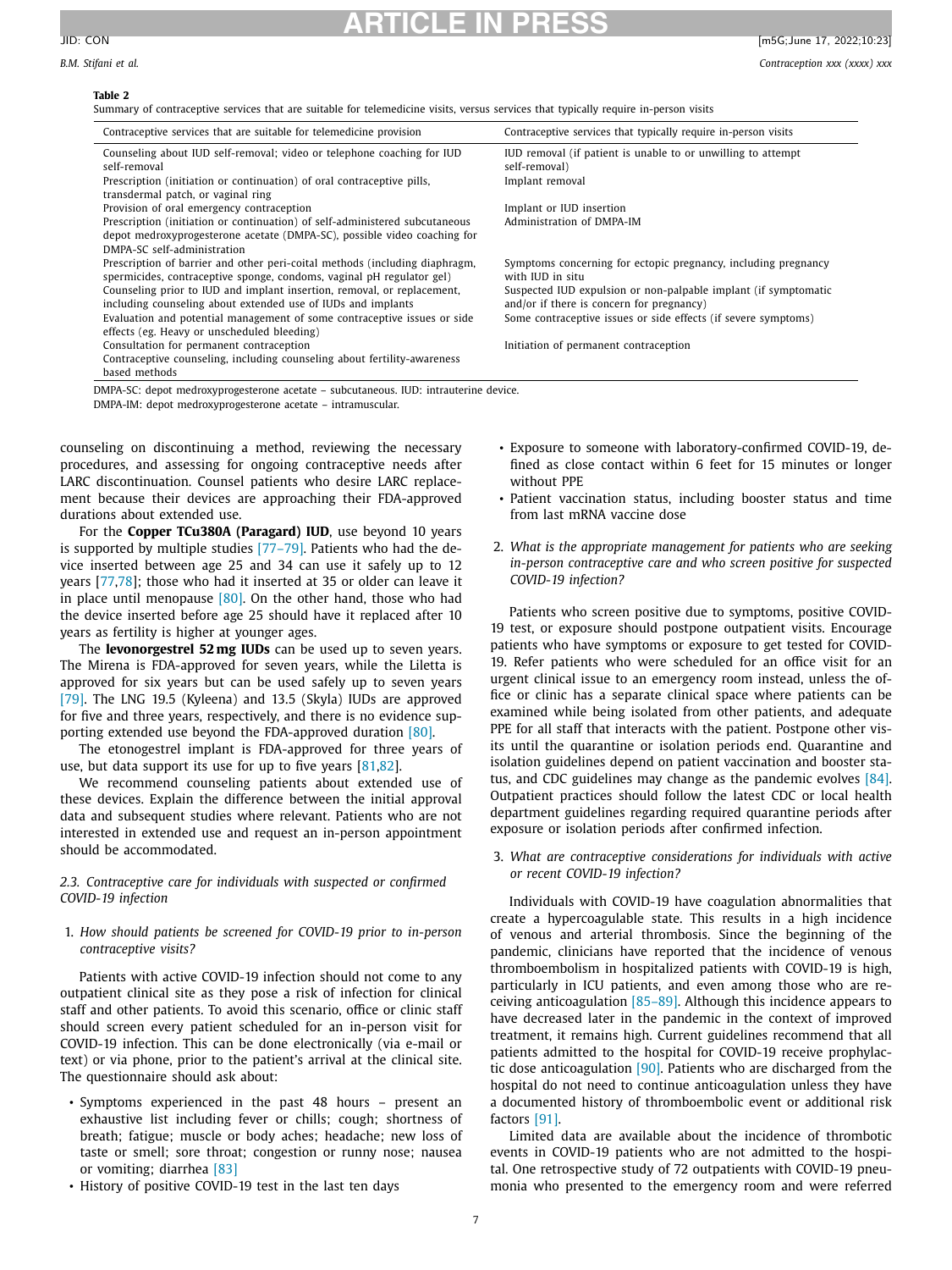# **ARTICLE IN PRESS**

for CTPA found that 18% had a pulmonary embolism [\[92\].](#page-10-0) Current guidelines do not recommend routine thromboprophylaxis for outpatients; however, it can be considered for high-risk individuals [\[91\].](#page-10-0)

Data are lacking with regards to the proportion of reproductiveaged individuals with COVID-19 affected by venous and arterial thrombosis, and to the effect of hormonal contraceptives on the incidence of thrombotic events. Users of combined hormonal contraceptives also have a three to four times increased risk of venous and arterial thrombosis compared to nonpregnant individuals who are not using CHCs [\[93\].](#page-10-0) In contrast, VTE risk is increased at least four times during pregnancy and as much as 20 times during the postpartum period [\[94\].](#page-10-0) VTE risk among CHC users is concentrated in higher risk individuals, such as those who are obese or who smoke [\[95,96\]](#page-10-0). Older age also increases the risk of VTE in the general population [\[97\].](#page-10-0)

Given that both CHCs and COVID-19 are thrombogenic, there is a theoretical increased risk of thrombosis among CHC users who are infected with COVID-19. However, this risk must be balanced against the known increased risk of thrombosis associated with pregnancy and the postpartum period, as well as with other medical and social risks of unplanned pregnancy.

**Patients hospitalized due to COVID-19:** We recommend suspending use of CHCs for patients who are hospitalized due to complications of COVID-19 infection. Patients can resume CHCs after recovering from COVID-19 unless they have new comorbidities or risk factors that would preclude their use (eg. Prolonged immobilization, history of VTE). Progestin-only contraceptive methods do not pose additional thromboembolic risk and should be continued when possible [\[98,99\]](#page-10-0). These methods may be an alternative option for those previously using CHC and with recent severe COVID-19 symptoms. Discontinuation of progestin-only methods other than the levonorgestrel-containing IUDs is indicated in critically ill patients with liver failure or markedly elevated liver function tests [\[100\].](#page-10-0)

**Patients with known COVID-19 infection who are asymptomatic or with mild symptoms:** CHC continuation is reasonable in this population. Discuss the theoretical increased risk of thromboembolism among CHC users with COVID-19 and use caution in patients with prolonged immobilization from longer COVID-19 disease courses. If patients desire CHC discontinuation, offer progestin-only or non-hormonal methods.

### 4. *What are contraceptive considerations for patients who take novel COVID-19 antiviral medications?*

The FDA recently authorized the antiviral oral medication Paxlovid to be used for five days by people 12 and over with mild to moderate COVID-19 infection who have underlying conditions that increase their risk of hospitalization and death [\[101\].](#page-10-0) Paxlovid (nirmaltrevir/ritonavir) is an inhibitor of CYP3A. The FDA fact sheet states it may decrease the concentration of ethinyl estradiol in combined hormonal contraceptives, and that CHC users should use a back-up method [\[101\].](#page-10-0) However, the National Institutes of Health COVID-19 Treatment Guidelines state that any drug interactions between Paxlovid and CHCs are not expected to be clinically significant during the five days of treatment, as the progestin concentration is not affected and maintains the methods' effectiveness [\[102\].](#page-10-0)

No studies have evaluated drug interactions between Paxlovid and hormonal contraceptives. Drug interaction studies of HIV antiretrovirals boosted with ritonavir have shown a decreased ethinyl estradiol concentration in CHC users [\[103–106\]](#page-10-0) but no interactions [\[107\]](#page-10-0) or even increased bioavailability [\[108,109\]](#page-10-0) with progestinonly methods. None of the studies demonstrated a decreased efficacy of any hormonal method.

Based on this information, we recommend informing CHC users who take a course of Paxlovid that although there is a theoretical concern for a drug interaction with these methods, this is unlikely to decrease contraceptive effectiveness. Use of a back-up method during treatment can be considered but is not required. This concern does not apply to progestin-only methods as their efficacy is not likely to be altered by the drug.

The FDA has also recently released an emergency use authorization for a second oral antiviral medication for adults with mildmoderate COVID-19: molnupiravir. The FDA fact sheet does not list any known drug interactions for this medication [\[110\].](#page-10-0)

### *2.4. Permanent contraception and other procedures requiring operating room settings*

1. *How should patient requests for permanent contraception during the COVID-19 pandemic be addressed?*

**Postpartum setting.** Many pregnant persons who desire postpartum tubal ligation or salpingectomy do not actually undergo the procedure during their hospital admission for childbirth, and repeat pregnancy rates among those with unfulfilled requests are as high as 50% [\[111–114\].](#page-11-0) Reasons for unfulfilled requests include invalid consent forms, medical conditions, and lack of operating room availability [\[115\].](#page-11-0) In this context, the American College of Obstetricians & Gynecologists states that postpartum tubal ligation or salpingectomy is an urgent surgical procedure, and that hospitals should establish policies and procedures to reduce cancellations [\[111\]](#page-11-0). We recommend prioritizing access to postpartum permanent contraception regardless of COVID-19 community transmission rates. Postpartum tubal ligation or salpingectomy at the time of Cesarean delivery adds minimal intraoperative time and should be performed as planned. Tubal ligation or salpingectomy after vaginal delivery requires a separate procedure in the operating room but adds little risk of additional COVID-19 exposure for patients. Further, these procedures do not typically require intubation and therefore do not cause additional exposure for clinicians. Where patients are tested for COVID-19 on admission to labor and delivery, provide permanent contraception after vaginal or Cesarean delivery regardless of the patient's COVID-19 status as long as appropriate PPE is available for all clinical staff.

**Non-postpartum setting.** Interval tubal ligation or salpingectomy is an elective procedure and clinicians should schedule these cases according to hospital guidelines for elective procedures. These guidelines should take into consideration local COVID-19 community transmission rates, staffing limitations, and availability of PPE. Hospitals should implement routine COVID-19 testing for patients scheduled for surgical procedures, and postpone elective procedures if patients test positive to reduce COVID-19 exposure for staff and preserve PPE. Surgeries that require intubation and extubation pose a higher risk of exposure to staff as these are aerosolizing procedures [\[116\].](#page-11-0) Surgical smoke may also be aerosolized during laparoscopy and pose additional transmission risks [\[117\].](#page-11-0) Offer alternate contraceptive methods to patients who desire permanent contraception at a time where elective procedures cannot be scheduled, or whose surgery is postponed due to COVID-19 infection.

### 2. *Should other operating room procedures for contraceptive care be performed during the COVID-19 pandemic?*

Patients who are already having an operating room procedure should continue to have access to IUD or implant placement if desired (eg, postabortion contraception). For patients who require an OR setting for IUD or implant placement or removal in the absence of severe symptoms or of any other procedure, schedule these elective procedures according to hospital policies about elective procedures (see above). Offer alternative effective contraception until these patients can have their IUD or implant placed.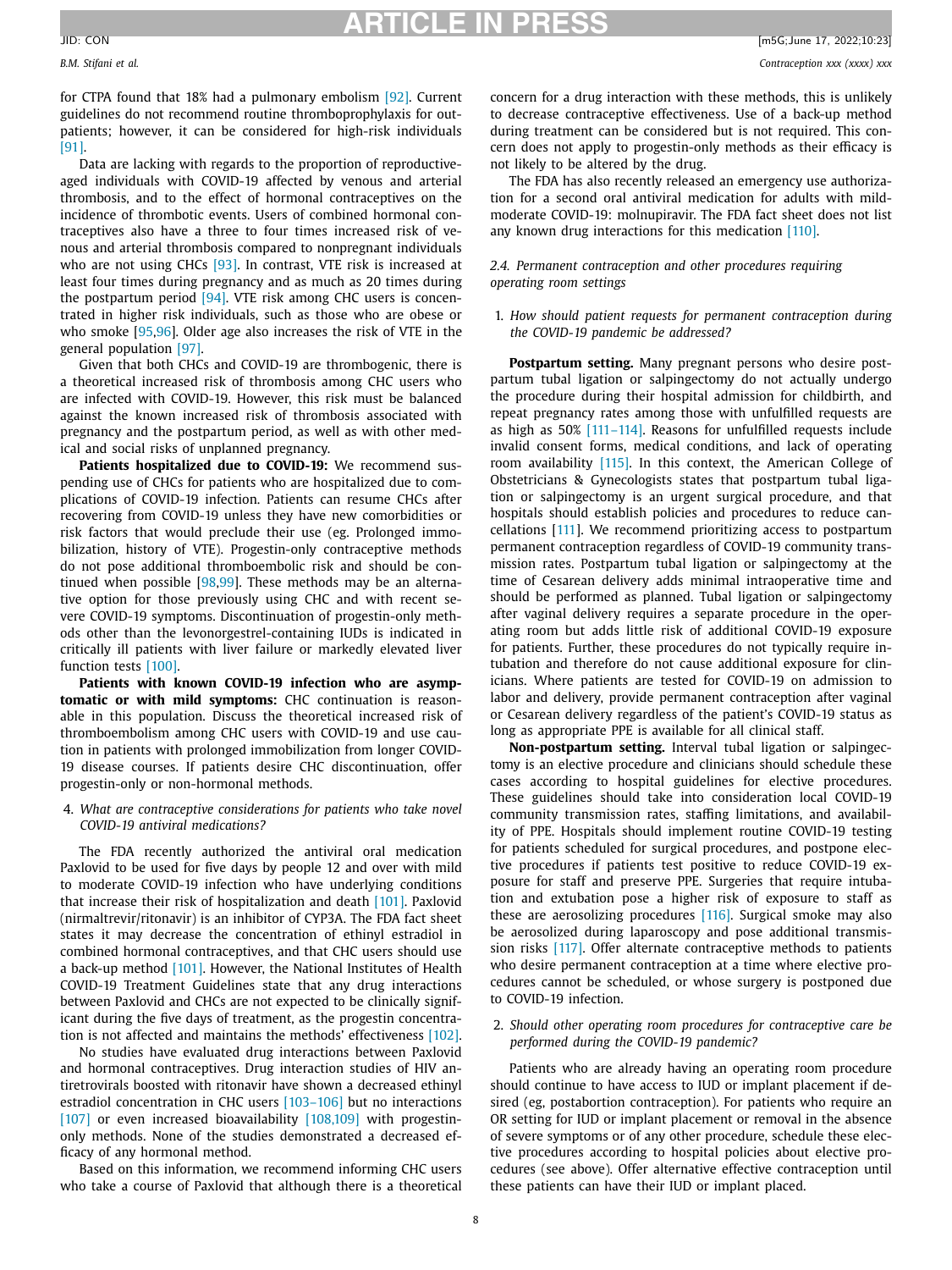### **3. Clinical recommendations**

Please see Appendix 1 and Table A1 for a key to interpreting GRADE.

The following recommendations are based primarily on low quality evidence and expert opinion:

- Telemedicine can be used to provide many aspects of contraceptive care. (GRADE 1C)
- Both audio-video and audio-only visits are acceptable forms of telemedicine and clinicians may use them to provide contraceptive care according to patient preference. (GRADE 1C)
- Hospitals should maintain access to permanent contraception, especially in the immediate postpartum period. (GRADE 1C)
- CHC users who have asymptomatic or mild COVID-19 infection may continue their contraceptive method. (GRADE 1C)
- CHC users who are admitted to the hospital with severe COVID-19 infection should suspend CHC use until they are clinically recovered. (GRADE 1C)
- CHC users who take Paxlovid for mild-moderate COVID-19 infection can consider back-up contraceptive method use for the five-day duration of therapy but this is not required. (GRADE 2C)

### **4. Recommendations for future research**

- Prospective trials examining the contraceptive choices and outcomes following contraceptive care provided via telemedicine.
- Studies examining access to telemedicine among historically excluded populations – including adolescents, people of color, people of low socioeconomic status, disabled people, or people who do not speak English as a primary language.
- Epidemiologic studies examining thromboembolic events among COVID-19 patients who are users of combined hormonal contraception.
- Pharmacokinetic studies examining drug interactions between Paxlovid and hormonal contraceptives.

### **5. Sources**

To prepare this guideline, we searched PubMed and the grey literature, including news reports.

### **6. Intended audience**

This clinical recommendation is intended for Society of Family planning members and for any physicians or advanced-practice clinicians who provide contraceptive care. We wrote this document primarily for clinicians in the United States, but its recommendations can be applied in other settings. The purpose of this document is to review the literature and provide expert opinion on the provision of contraceptive care in the context of the COVID-19 pandemic. This set of recommendations should guide clinicians in their medical decision making but is not intended to dictate clinical care.

### **Author contribution**

BS conducted background research and drafted the initial version of this document. LB drafted the initial version of the interim clinical recommendations document. LB, TM, EM, JT and GM provided feedback on the document. The Society of Family Planning Clinical Affairs Committee reviewed this document and approved its final version.

### **Appendix 1. Key for recommendations summary**

Table A1 Appendix para

### **Table A1** Recommendations key<sup>a</sup>

| Symbol | Meaning                                                        |
|--------|----------------------------------------------------------------|
|        | Strong recommendation                                          |
|        | Weaker recommendation                                          |
| A      | High quality evidence                                          |
| B      | Moderate quality evidence                                      |
|        | Low quality evidence, clinical experience, or expert consensus |

<sup>a</sup> Society of Family Planning clinical recommendations use a modified GRADE system. The GRADE system is described in several publications, with a comprehensive set of articles in the Journal of Clinical Epidemiology (J Clin Epidemiology, (2011) 64:383-394, 64:395-400, 64:401-406, 64:407-415, 64:1277-1282, 64:1283-1293, 64:1294-1302, 64:1303-1312, 64:1311-1316, (2013) 66:140-150, 66: 151-157, 66:158-172, 66:173-183, 66:719-725, 66:726-735).

### **References**

- [1] CDC. Covid Data Tracker 2022. [https://covid.cdc.gov/covid-data-tracker/](https://covid.cdc.gov/covid-data-tracker/#datatracker-home) #datatracker-home [accessed April 1, 2022].
- [2] Webb Hooper M, Nápoles AM, Pérez-Stable EJ. COVID-19 and Racial/Ethnic Disparities. JAMA [2020;Jun;323\(24\):2466–7.](http://refhub.elsevier.com/S0010-7824(22)00138-X/sbref0002)
- [3] Gupta AH. Why Some Women Call This Recession a ['Shecession.'.](http://refhub.elsevier.com/S0010-7824(22)00138-X/sbref0003) The New York Times 2020 May 9.
- [4] Terrell K. 10 Occupations hit hardest by the pandemic. AARP; 2020. https: [//www.aarp.org/work/job-search/info-2020/coronavirus-occupation-job-loss.](https://www.aarp.org/work/job-search/info-2020/coronavirus-occupation-job-loss.html) html [accessed April 1, 2022].
- [5] Benson LS, Madden T, Tarleton J, Micks EA. Society of Family Planning interim clinical recommendations: contraceptive provision when healthcare access is restricted due to pandemic response April 1, 2022. Available from https://societyfp.org/wp-content/uploads/2021/02/ [SFP-Interim-Recommendations-Contraception-and-COVID-19\\_-02.18.2021.](https://societyfp.org/wp-content/uploads/2021/02/SFP-Interim-Recommendations-Contraception-and-COVID-19_-02.18.2021.pdf) pdf acccessed.
- [6] Zambrano LD, Ellington S, Strid P, Galang RR, Oduyebo T, Tong VT, et al. Update: Characteristics of Symptomatic Women of Reproductive Age with Laboratory-Confirmed SARS-CoV-2 Infection by Pregnancy Status United States, January 22-October 3, 2020. MMWR Morb Mortal Wkly Rep 2020;69:1641–7. doi[:10.15585/mmwr.mm6944e3.](https://doi.org/10.15585/mmwr.mm6944e3)
- [7] Allotey J, Stallings E, Bonet M, Yap M, Chatterjee S, Kew T, et al. Clinical manifestations, risk factors, and maternal and perinatal outcomes of coronavirus disease 2019 in pregnancy: living systematic review and meta-analysis. BMJ 2020;370:m3320. doi[:10.1136/bmj.m3320.](https://doi.org/10.1136/bmj.m3320)
- [8] Lokken EM, Huebner EM, Taylor GG, Hendrickson S, Vanderhoeven J, Kachikis A, et al. Disease severity, pregnancy outcomes, and maternal deaths among pregnant patients with severe acute respiratory syndrome coronavirus 2 infection in Washington State. Am J Obstet Gynecol 2021;225:77 e1-77.e14. doi[:10.1016/j.ajog.2020.12.1221.](https://doi.org/10.1016/j.ajog.2020.12.1221)
- [9] DeBolt CA, Bianco A, Limaye MA, Silverstein J, Penfield CA, Roman AS, et al. Pregnant women with severe or critical coronavirus disease 2019 have increased composite morbidity compared with nonpregnant matched controls. Am J Obstet Gynecol 2021;224:510 e1-510.e12.. doi[:10.1016/j.ajog.2020.11.022.](https://doi.org/10.1016/j.ajog.2020.11.022)
- [10] Di Mascio D, Khalil A, Saccone G, Rizzo G, Buca D, Liberati M, et al. Outcome of coronavirus spectrum infections (SARS, MERS, COVID-19) during pregnancy: a systematic review and meta-analysis. Am J Obstet Gynecol MFM 2020;2:100107. doi[:10.1016/j.ajogmf.2020.100107.](https://doi.org/10.1016/j.ajogmf.2020.100107)
- [11] Metz TD, Clifton RG, Hughes BL, Sandoval G, Saade GR, Grobman WA, et al. Disease Severity and Perinatal Outcomes of Pregnant Patients With Coronavirus Disease 2019 (COVID-19). Obstet Gynecol 2021;137:571–80. doi:10. [1097/AOG.0000000000004339.](https://doi.org/10.1097/AOG.0000000000004339)
- [12] Coombe J, Kong F, Bittleston H, Williams H, Tomnay J, Vaisey A, et al. Contraceptive use and pregnancy plans among women of reproductive age during the first Australian COVID-19 lockdown: findings from an online survey. Eur J Contracept Reprod Heal Care Off J Eur Soc Contracept 2021;26:265–71. doi[:10.1080/13625187.2021.1884221.](https://doi.org/10.1080/13625187.2021.1884221)
- [13] Zhu C, Wu J, Liang Y, Yan L, He C, Chen L, et al. Fertility intentions among couples in Shanghai under COVID-19: A cross-sectional study. Int J Gynaecol Obstet Off Organ Int Fed Gynaecol Obstet [2020;151:399–406.](https://doi.org/10.1002/ijgo.13366) doi:10.1002/ijgo. 13366.
- [14] Micelli E, Cito G, Cocci A, Polloni G, Russo GI, Minervini A, et al. Desire for parenthood at the time of COVID-19 pandemic: an insight into the Italian situation. J Psychosom Obstet Gynaecol 2020;41:183–90. [doi:10.1080/0167482X.](https://doi.org/10.1080/0167482X.2020.1759545) 2020.1759545.
- [15] Kahn LG, Trasande L, Liu M, Mehta-Lee SS, Brubaker SG, Jacobson MH. Factors Associated With Changes in Pregnancy Intention Among Women Who Were Mothers of Young Children in New York City Following the COVID-19 Outbreak. JAMA Netw Open 2021;4:e2124273. [doi:10.1001/jamanetworkopen.](https://doi.org/10.1001/jamanetworkopen.2021.24273) 2021.24273.
- [16] Lindberg LD, VandeVusse A, Mueller J, Kirstein M. Early impacts of the COVID-19 pandemic: findings from the 2020 Guttmacher Survey of Reproductive Health Experiences 2020. Available from https://www.guttmacher.org/ [report/early-impacts-covid-19-pandemic-findings-2020-guttmacher-survey](https://www.guttmacher.org/report/early-impacts-covid-19-pandemic-findings-2020-guttmacher-survey-reproductive-health)reproductive-health [accessed April 1, 2022].

<span id="page-8-0"></span>*B.M. Stifani et al. Contraception xxx (xxxx) xxx*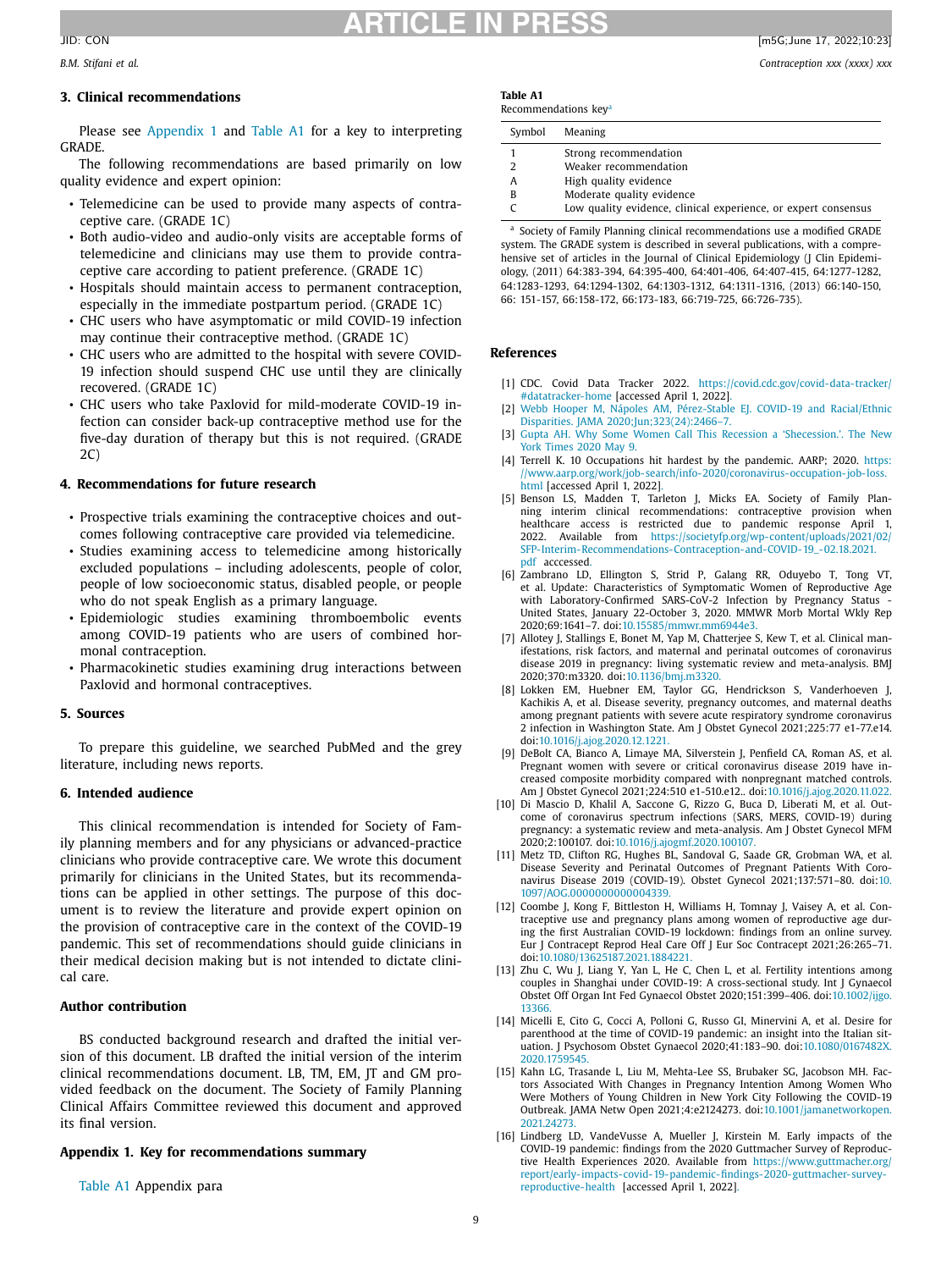- <span id="page-9-0"></span>[17] Centers for Medicare and Medicaid Services. CMS Releases Recommendations on Adult Elective Surgeries, Non-Essential Medical, Surgical, and Dental Procedures During COVID-19 Response 2020 March 18. Available from https: [//www.cms.gov/newsroom/press-releases/cms-releases-recommendations](https://www.cms.gov/newsroom/press-releases/cms-releases-recommendations-adult-elective-surgeries-non-essential-medical-surgical-and-dental)adult-elective-surgeries-non-essential-medical-surgical-and-dental [accessed April 1, 2022].
- [18] Maintaining essential health services: operational guidance for the COVID-19 context, interim guidance, 1 June 2020, Geneva: World Health Organization; 2020 June 1. Available from https://www.who.int/publications/i/item/ [WHO-2019-nCoV-essential\\_health\\_services-2020.2](https://www.who.int/publications/i/item/WHO-2019-nCoV-essential_health_services-2020.2) [accessed April 1, 2022].
- [19] ACOG. Joint Statement on Abortion Access During the COVID-19 Outbreak 2020 March 18. Available from https://www.acog.org/news/news-releases/ [2020/03/joint-statement-on-abortion-access-during-the-covid-19-outbreak](https://www.acog.org/news/news-releases/2020/03/joint-statement-on-abortion-access-during-the-covid-19-outbreak) [accessed April 1, 2022].
- [20] Center for Reproductive Rights. Access to Comprehensive Sexual and Reproductive Health Care is a Human Rights Imperative During the COVID-19 Pandemic 2020. Available from https://reproductiverights.org/wp-content/ [uploads/2020/12/Access-to-Comprehensive-Sexual-and-Reproductive-Health-](https://reproductiverights.org/wp-content/uploads/2020/12/Access-to-Comprehensive-Sexual-and-Reproductive-Health-Care-is-a-Human-Rights-Imperative-During-the-COVID-19-Pandemic.pdf)Care-is-a-Human-Rights-Imperative-During-the-COVID-19-Pandemic.pdf [accessed April 1, 2022].
- [21] Ahmed S, Li Q, Liu L, Tsui AO. Maternal deaths averted by contraceptive use: an analysis of 172 countries. Lancet 2012;380:111–25. doi:10.1016/ [S0140-6736\(12\)60478-4.](https://doi.org/10.1016/S0140-6736(12)60478-4)
- [22] Amnesty International. Why abortion and contraception are essential healthcare 2020 April 22. Available from https://www.amnesty.org/en/latest/news/ [2020/04/abortion-contraception-essential/](https://www.amnesty.org/en/latest/news/2020/04/abortion-contraception-essential/) [accessed April 1, 2022].
- [23] Cox C, Amin K, Kamal R. How have health spending and utilization changed during the coronavirus pandemic? Health System Tracker 2021 March 22. Available from https://www.healthsystemtracker.org/chart-collection/ [how-have-healthcare-utilization-and-spending-changed-so-far-during-the](https://www.healthsystemtracker.org/chart-collection/how-have-healthcare-utilization-and-spending-changed-so-far-during-the-coronavirus-pandemic/)coronavirus-pandemic/ [accessed April 1, 2022].
- [24] Garcia S, Albaghdadi MS, Meraj PM, Schmidt C, Garberich R, Jaffer FA, et al. Reduction in ST-Segment Elevation Cardiac Catheterization Laboratory Activations in the United States During COVID-19 Pandemic. J Am Coll Cardiol 2020;75:2871–2. doi[:10.1016/j.jacc.2020.04.011.](https://doi.org/10.1016/j.jacc.2020.04.011)
- [25] Martin K, Kurowski D, Given P, Kennedy K, Clayton E. The impact of COVID-19 on the use of preventative health care. Health Care Cost Institute 2021 April 16. Available from https://healthcostinstitute.org/hcci-research/<br>the-impact-of-covid-19-on-the-use-of-preventive-health-care laccessed [the-impact-of-covid-19-on-the-use-of-preventive-health-care](https://healthcostinstitute.org/hcci-research/the-impact-of-covid-19-on-the-use-of-preventive-health-care) April 1, 2022].
- [26] Weigel G, Frederiksen B, Ranji U, Salganicoff A. How OBGYNs adapted provision of sexual and reproductive health care during the COVID-19 pandemic. Kaiser Family Foundation; 2020 December 2. Available from https://www. kff.org/womens-health-policy/issue-brief/how-obgyns-adapted-provision[of-sexual-and-reproductive-health-care-during-the-covid-19-pandemic/#:](https://www.kff.org/womens-health-policy/issue-brief/how-obgyns-adapted-provision-of-sexual-and-reproductive-health-care-during-the-covid-19-pandemic/#:~:text=The%20most%20commonly%20cited%20experiences,during%20the%20COVID%2D19%20pandemic)∼: text=The%20most%20commonly%20cited%20experiences,during%20the% 20COVID%2D19%20pandemic [accessed April 1, 2022].
- [27] Steenland MW, Geiger CK, Chen L, Rokicki S, Gourevitch RA, Sinaiko AD, et al. Declines in contraceptive visits in the United States during the COVID-19 pandemic. Contraception 2021;104:593–9. [doi:10.1016/j.contraception.2021.](https://doi.org/10.1016/j.contraception.2021.08.003) 08.003.
- [28] Diamond-Smith N, Logan R, Marshall C, Corbetta-Rastelli C, Gutierrez S, Adler A, et al. COVID-19's impact on contraception experiences: Exacerbation of structural inequities in women's health. Contraception 2021;104:600– 5. doi[:10.1016/j.contraception.2021.08.011.](https://doi.org/10.1016/j.contraception.2021.08.011)
- [29] Balachandren N, Barrett G, Stephenson JM, Yasmin E, Mavrelos D, Davies M, et al. Impact of the SARS-CoV-2 pandemic on access to contraception and pregnancy intentions: a national prospective cohort study of the UK population. BMJ Sex Reprod Heal 2021. doi[:10.1136/bmjsrh-2021-201164.](https://doi.org/10.1136/bmjsrh-2021-201164)
- [30] WHO. Telemedicine: Opportunities and developments in member states 2010. Available from [http://www.who.int/goe/publications/goe\\_telemedicine\\_2010.](http://www.who.int/goe/publications/goe_telemedicine_2010.pdf) pdf [accessed April 1, 2022].
- Implementing Telehealth in Practice: ACOG Committee Opinion Summary, Number 798. Obstet Gynecol 2020. doi[:10.1097/AOG.0000000000003672.](https://doi.org/10.1097/AOG.0000000000003672)
- [32] Centers for Medicare & Medicaid Services. Medicare telemedicine health care provider fact sheet 2020 March 17. Available from https://www.cms. [gov/newsroom/fact-sheets/medicare-telemedicine-health-care-provider-fact](https://www.cms.gov/newsroom/fact-sheets/medicare-telemedicine-health-care-provider-fact-sheet)sheet [accessed April 1, 2022].
- [33] Stifani BM, Avila K, Levi EE. Telemedicine for contraceptive counseling: An exploratory survey of US family planning providers following rapid adoption of services during the COVID-19 pandemic. Contraception 2021:103. doi:10. [1016/j.contraception.2020.11.006.](https://doi.org/10.1016/j.contraception.2020.11.006)
- [34] Centers for Disease Control and Prevention. COVID-19 integrated county view 2022 Available from https://covid.cdc.gov/covid-data-tracker/#county-view? [list\\_select\\_state=all\\_states&list\\_select\\_county=all\\_counties&data-type=Risk](https://covid.cdc.gov/covid-data-tracker/#county-view?list_select_state=all_states&list_select_county=all_counties&data-type=Risk) [accessed April 1, 2022].
- [35] Health Resources and Services Administration. Billing and coding Medicare Fee-for-Service claims 2021. Available from https://telehealth.hhs.gov/ [providers/billing-and-reimbursement/billing-and-coding-medicare-fee-for](https://telehealth.hhs.gov/providers/billing-and-reimbursement/billing-and-coding-medicare-fee-for-service-claims/)service-claims/ [accessed April 1, 2022].
- [36] Chang JE, Lindenfeld Z, Albert SL, Massar R, Shelley D, Kwok L, et al. Telephone vs. Video Visits During COVID-19: Safety-Net Provider Perspectives. J Am Board Fam Med 2021;34:1103–14. doi[:10.3122/jabfm.2021.06.210186.](https://doi.org/10.3122/jabfm.2021.06.210186)
- [37] Stifani BM, Smith A, Avila K, Boos EW, Ng J, Levi EE, et al. Telemedicine for contraceptive counseling: Patient experiences during the early phase of

the COVID-19 pandemic in New York City. Contraception 2021. doi:10.1016/j. [contraception.2021.04.006.](https://doi.org/10.1016/j.contraception.2021.04.006)

- [38] Rodriguez JA, Betancourt JR, Sequist TD, Ganguli I. Differences in the use of telephone and video telemedicine visits during the COVID-19 pandemic. Am J Manag Care 2021;27:21–6. doi[:10.37765/ajmc.2021.88573.](https://doi.org/10.37765/ajmc.2021.88573)
- [39] Stifani BM, Smith A, Avila K, Levi EE, Benfield NC, Telemedicine for Contraceptive Counseling During the COVID-19 Pandemic: Referral Patterns and Attendance at Follow-Up Visits. Telemed J E Health 2022 Mar 14. doi:10.1089/ [tmj.2021.0498.](https://doi.org/10.1089/tmj.2021.0498)
- [40] Thompson TA, Sonalkar S, Butler JL, Grossman D. Telemedicine for Family Planning: A Scoping Review. Obstet Gynecol Clin North Am 2020. doi:10.1016/ [j.ogc.2020.02.004.](https://doi.org/10.1016/j.ogc.2020.02.004)
- [41] Jain T, Schwarz EB, Mehrotra A. A study of telecontraception. N Engl J Med 2019;381(13):1287–8 Sep 26. doi[:10.1056/NEJMc1907545.](https://doi.org/10.1056/NEJMc1907545)
- [42] Zuniga C, Grossman D, Harrell S, Blanchard K, Grindlay K. Breaking down barriers to birth control access: An assessment of online platforms prescribing birth control in the USA. J Telemed Telecare 2020;Jul;26(6):322–31 Epub 2019 Jan 21. PMID: 30665333. doi[:10.1177/1357633X18824828.](https://doi.org/10.1177/1357633X18824828)
- [43] Zapata LB, Tregear SJ, Curtis KM, Tiller M, Pazol K, Mautone-Smith N, et al. Impact of Contraceptive Counseling in Clinical Settings: A Systematic Review. Am J Prev Med 2015;49:S31–45. doi[:10.1016/j.amepre.2015.03.023.](https://doi.org/10.1016/j.amepre.2015.03.023)
- [44] Shin RJ, Yao M, Akesson C, Blazel M, Mei L, Brant AR. An exploratory study comparing the quality of contraceptive counseling provided via telemedicine versus in-person visits. Contraception 2022 Mar 3;S0010-7824(22):00051–3. doi[:10.1016/j.contraception.2022.02.004.](https://doi.org/10.1016/j.contraception.2022.02.004)
- [45] Curtis KM, Tepper NK, Jatlaoui TC, Berry-Bibee E, Horton LG, Zapata LB, et al. U.S. Medical Eligibility Criteria for Contraceptive Use, 2016. MMWR Recomm Reports Morb Mortal Wkly Report Recomm Reports 2016;65:1–103. doi:10. [15585/mmwr.rr6503a1.](https://doi.org/10.15585/mmwr.rr6503a1)
- [46] Curtis KM, Jatlaoui TC, Tepper NK, Zapata LB, Horton LG, Jamieson DJ, et al. U.S. Selected Practice Recommendations for Contraceptive Use, 2016. MMWR Recomm Reports Morb Mortal Wkly Report Recomm Reports 2016;65:1–66. doi[:10.15585/mmwr.rr6504a1.](https://doi.org/10.15585/mmwr.rr6504a1)
- [47] Kennedy CE, Yeh PT, Gaffield ML, Brady M, Narasimhan M. Self-administration of injectable contraception: a systematic review and meta-analysis. BMJ Glob Heal 2019;4:e001350. doi[:10.1136/bmjgh-2018-001350.](https://doi.org/10.1136/bmjgh-2018-001350)
- [48] Curtis KM, Nguyen A, Reeves JA, Clark EA, Folger SG, Whiteman MK. Update to U.S. Selected Practice Recommendations for Contraceptive Use: Self-Administration of Subcutaneous Depot Medroxyprogesterone Acetate. MMWR Morb Mortal Wkly Rep 2021;70:739–43. doi[:10.15585/mmwr.mm7020a2.](https://doi.org/10.15585/mmwr.mm7020a2)
- [49] Katz M, Newmark RL, Aronstam A, O'Grady N, Strome S, Rafie S, et al. An implementation project to expand access to self-administered depot medroxyprogesterone acetate (DMPA). Contraception 2020;102:392–5. doi:10.1016/j. [contraception.2020.09.001.](https://doi.org/10.1016/j.contraception.2020.09.001)
- [50] Burlando AM, Flynn AN, Gutman S, McAllister A, Roe AH, Schreiber CA, et al. The Role of Subcutaneous Depot Medroxyprogesterone Acetate in Equitable Contraceptive Care: A Lesson From the Coronavirus Disease 2019 (COVID-19) Pandemic. Obstet Gynecol 2021;138:574–7. doi:10.1097/AOG. [0000000000004524.](https://doi.org/10.1097/AOG.0000000000004524)
- [51] ACOG Practice Bulletin No. 112: Emergency contraception. Obstet Gynecol 2010;115:1100–9. doi[:10.1097/AOG.0b013e3181deff2a.](https://doi.org/10.1097/AOG.0b013e3181deff2a)
- [52] Turok DK, Gero A, Simmons RG, Kaiser JE, Stoddard GJ, Sexsmith CD, et al. Levonorgestrel vs. Copper Intrauterine Devices for Emergency Contraception. N Engl J Med 2021;384:335–44. doi[:10.1056/NEJMoa2022141.](https://doi.org/10.1056/NEJMoa2022141)
- [53] FemCap. How to determine which FemCapTM is right for you 2020. Available from <https://femcap.com/new/size-matters/> [accessed January 1, 2022].
- [54] HSPRx Enterprises. Caya Contoured Diaphragm: Why Should You Prescribe Caya®? 2018. Available from <https://www.caya.us.com/providers> [accessed January 1, 2022].
- [55] Mayer Labs. Today Sponge December 25, 2021. Available from http://www. [todaysponge.com/](http://www.todaysponge.com/) [accessed].
- [56] EvofemPHEXXI (lactic acid, citric acid, and potassium bitartrate) vaginal gel. US FDA approved product information 2020. Available from https:// [www.accessdata.fda.gov/drugsatfda\\_docs/label/2020/208352s000lbl.pdf](https://www.accessdata.fda.gov/drugsatfda_docs/label/2020/208352s000lbl.pdf) [accessed January 1, 2022].
- [57] Evans ML, Qasba N, Shah Arora K. COVID-19 highlights the policy barriers and complexities of postpartum sterilization. Contraception 2021;103:3–5. doi:10. [1016/j.contraception.2020.10.006.](https://doi.org/10.1016/j.contraception.2020.10.006)
- [58] Amico JR, Stimmel S, Hudson S, Gold M. "\$231 ... to pull a string!!!" American IUD users' reasons for IUD self-removal: An analysis of internet forums. Contraception 2020;101:393–8. doi[:10.1016/j.contraception.2020.02.005.](https://doi.org/10.1016/j.contraception.2020.02.005)
- [59] Foster DG, Karasek D, Grossman D, Darney P, Schwarz EB. Interest in using intrauterine contraception when the option of self-removal is provided. Contraception 2012;85:257–62. doi[:10.1016/j.contraception.2011.07.003.](https://doi.org/10.1016/j.contraception.2011.07.003)
- [60] Foster DG, Grossman D, Turok DK, Peipert JF, Prine L, Schreiber CA, et al. Interest in and experience with IUD self-removal. Contraception 2014;90:54–9. doi[:10.1016/j.contraception.2014.01.025.](https://doi.org/10.1016/j.contraception.2014.01.025)
- [61] Stimmel S, Hudson S V, Gold M, Amico JR. Exploring the experience of IUD self-removal in the United States through posts on internet forums. Contraception 2021. doi[:10.1016/j.contraception.2021.10.013.](https://doi.org/10.1016/j.contraception.2021.10.013)
- [62] Broussard K, Becker A. Self-removal of long-acting reversible contraception: A content analysis of YouTube videos. Contraception 2021;104:654–8. doi:10. [1016/j.contraception.2021.08.002.](https://doi.org/10.1016/j.contraception.2021.08.002)
- [63] Wilkinson TA, Kottke MJ, Berlan ED. Providing Contraception for Young People During a Pandemic Is Essential Health Care. JAMA Pediatr 2020;174:823–4. doi[:10.1001/jamapediatrics.2020.1884.](https://doi.org/10.1001/jamapediatrics.2020.1884)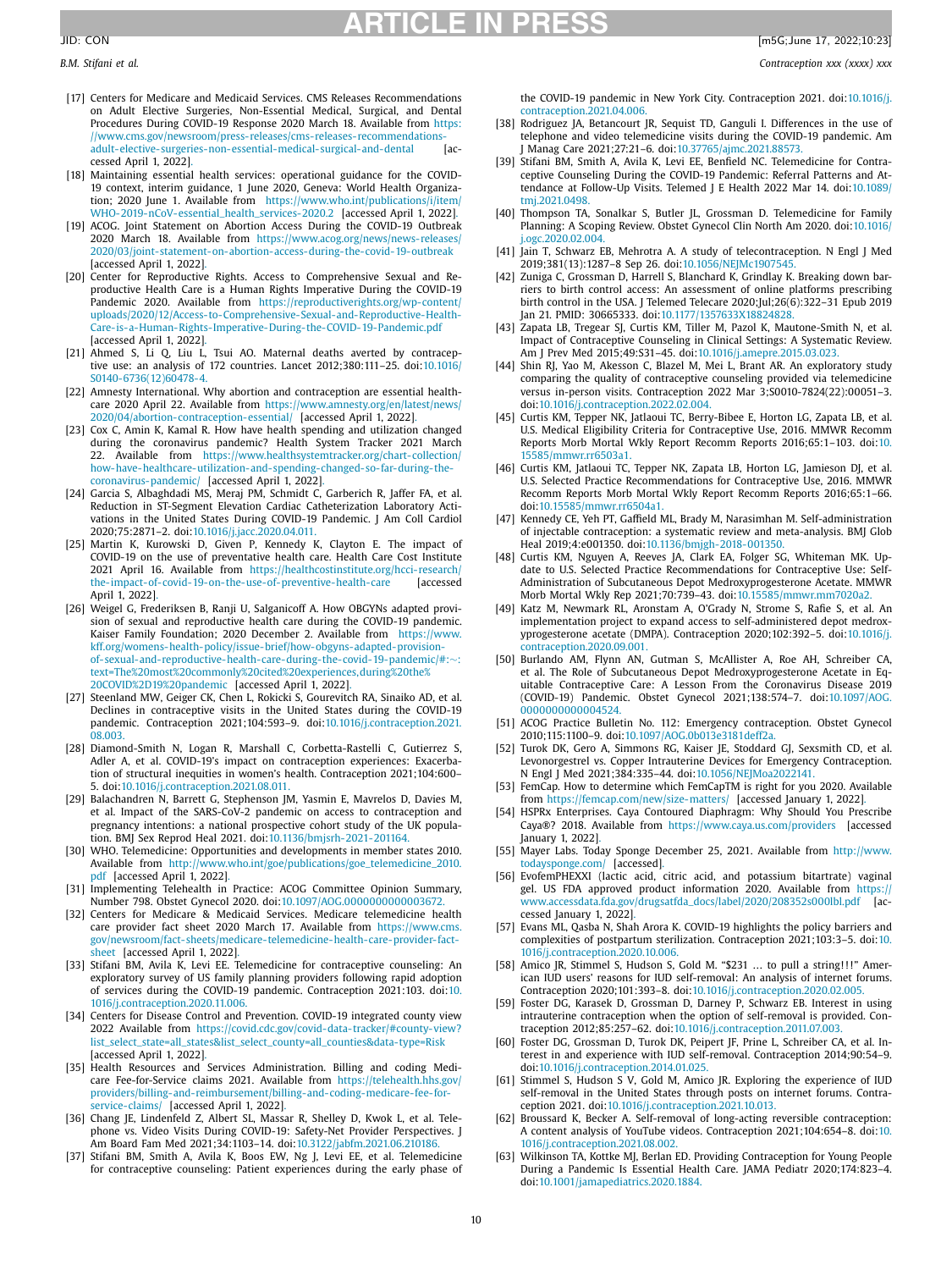- <span id="page-10-0"></span>
- [64] Hill BJ, Lock L, Anderson B. Racial and ethnic differences in family planning telehealth use during the onset of the COVID-19 response in Arkansas, Kansas, Missouri, and Oklahoma. Contraception 2021;104:262–4. doi:10.1016/ [j.contraception.2021.05.016.](https://doi.org/10.1016/j.contraception.2021.05.016)
- [65] Eberly LA, Kallan MJ, Julien HM, Haynes N, Khatana SAM, Nathan AS, et al. Patient Characteristics Associated With Telemedicine Access for Primary and Specialty Ambulatory Care During the COVID-19 Pandemic. JAMA Netw Open 2020;3:e2031640. doi[:10.1001/jamanetworkopen.2020.31640.](https://doi.org/10.1001/jamanetworkopen.2020.31640)
- [66] Curtis KM, Nguyen A, Reeves JA, Clark EA, Folger SG, Whiteman MK, et al. Are We Reaching Everyone? A Cross-Sectional Study of Telehealth Inequity in the COVID-19 Pandemic in an Urban Academic Pediatric Primary Care Clinic. MMWR Morb Mortal Wkly Rep 2021;70:262–4. [doi:10.15585/mmwr.](https://doi.org/10.15585/mmwr.mm7020a2) mm7020a2
- [67] Naleway AL, Groom HC, Crawford PM, Salas SB, Henninger ML, Donald JL, et al. Incidence of SARS-CoV-2 Infection, Emergency Department Visits, and Hospitalizations Because of COVID-19 Among Persons Aged ≥12 Years, by COVID-19 Vaccination Status - Oregon and Washington, July 4-September 25, 2021. MMWR Morb Mortal Wkly Rep 2021;70:1608–12. [doi:10.15585/mmwr.](https://doi.org/10.15585/mmwr.mm7046a4) mm7046a4.
- [68] Shepherd DJ. Self-removal of a contraceptive implant. J Fam Plan Reprod Heal Care 2012;38:208. doi[:10.1136/jfprhc-2012-100350.](https://doi.org/10.1136/jfprhc-2012-100350)
- [69] Jaffer K, Whalen S. Self removal of Implanon: a case report. J Fam Plan Reprod Heal Care 2005;31:248. doi[:10.1783/1471189054483898.](https://doi.org/10.1783/1471189054483898)
- [70] U.S. Food & Drug Administration. COVID-19 vaccines 2021. Avail-able from [https://www.fda.gov/emergency-preparedness-and-response/](https://www.fda.gov/emergency-preparedness-and-response/coronavirus-disease-2019-covid-19/covid-19-vaccines) coronavirus-disease-2019-covid-19/covid-19-vaccines [accessed January 1, 2022].
- [71] Centers for Disease Control and Prevention. CDC Endorses ACIP's Updated COVID-19 Vaccine Recommendations 2021. Available from https://www. [cdc.gov/media/releases/2021/s1216-covid-19-vaccines.html](https://www.cdc.gov/media/releases/2021/s1216-covid-19-vaccines.html) [accessed April 1, 2022].
- [72] Centers for Disease Control and Prevention. Interim Clinical Considerations for Use of COVID-19 Vaccines Currently Approved or Authorized in the United States 2021. Available from https://www.cdc.gov/vaccines/covid-19/ [clinical-considerations/covid-19-vaccines-us.html](https://www.cdc.gov/vaccines/covid-19/clinical-considerations/covid-19-vaccines-us.html) [accessed April 1, 2022].
- [73] Brown A. California to Require COVID Booster Shots for Health Care Workers 2021. Available from https://www.pewtrusts.org/en/research-and-analysis/ [blogs/stateline/2021/12/22/california-to-require-covid-booster-shots-for](https://www.pewtrusts.org/en/research-and-analysis/blogs/stateline/2021/12/22/california-to-require-covid-booster-shots-for-health-care-workers)health-care-workers [accessed April 1, 2022].
- [74] Musumeci M. Explaining the New COVID-19 Vaccination Requirement for Health Care Provider Staff 2021. Available from https://www.kff.org/ [coronavirus-covid-19/issue-brief/explaining-the-new-covid-19-vaccination](https://www.kff.org/coronavirus-covid-19/issue-brief/explaining-the-new-covid-19-vaccination-requirement-for-health-care-provider-staff/)requirement-for-health-care-provider-staff/ [accessed April 1, 2021].
- [75] Centers for Disease Control and Prevention. Interim Infection Prevention and Control Recommendations for Healthcare Personnel During the Coronavirus Disease 2019 (COVID-19) Pandemic 2021. Available from https://www.cdc. [gov/coronavirus/2019-ncov/hcp/infection-control-recommendations.html](https://www.cdc.gov/coronavirus/2019-ncov/hcp/infection-control-recommendations.html) [accessed April 1, 2022].
- [76] Godoy M. With omicron, you need a mask that means business. NPR; 2021 December 23. Available from https://www.kut.org/2021-12-23/ [with-omicron-you-need-a-mask-that-means-business](https://www.kut.org/2021-12-23/with-omicron-you-need-a-mask-that-means-business) [accessed January 1, 2022].
- [77] Long-term reversible contraception. Twelve years of experience with the TCu380A and TCu220C. Contraception [1997;56:341–52.](http://refhub.elsevier.com/S0010-7824(22)00138-X/sbref0079)
- [78] Bahamondes L, Faundes A, Sobreira-Lima B, Lui-Filho JF, Pecci P, Matera S. TCu 380A IUD: a reversible permanent contraceptive method in women over 35 years of age. Contraception 2005;72:337–41. [doi:10.1016/j.contraception.](https://doi.org/10.1016/j.contraception.2004.12.026) 2004.12.026.
- [79] Ti AJ, Roe AH, Whitehouse KC, Smith RA, Gaffield ME, Curtis KM. Effectiveness and safety of extending intrauterine device duration: a systematic review. Am J Obstet Gynecol 2020;223:24–35 e3. doi[:10.1016/j.ajog.2020.01.014.](https://doi.org/10.1016/j.ajog.2020.01.014)
- [80] Wu JP, Pickle S. Extended use of the intrauterine device: a literature review and recommendations for clinical practice. Contraception 2014;89:495–503. doi[:10.1016/j.contraception.2014.02.011.](https://doi.org/10.1016/j.contraception.2014.02.011)
- [81] McNicholas C, Maddipati R, Zhao Q, Swor E, Peipert JF. Use of the etonogestrel implant and levonorgestrel intrauterine device beyond the U.S. Food and Drug Administration-approved duration. Obstet Gynecol 2015;125:599–604. doi:10. [1097/AOG.0000000000000690.](https://doi.org/10.1097/AOG.0000000000000690)
- [82] Ali M, Akin A, Bahamondes L, Brache V, Habib N, Landoulsi S, et al. Extended use up to 5 years of the etonogestrel-releasing subdermal contraceptive implant: comparison to levonorgestrel-releasing subdermal implant. Hum Reprod 2016;31:2491–8. doi[:10.1093/humrep/dew222.](https://doi.org/10.1093/humrep/dew222)
- [83] Centers for Disease Control and Prevention. Symptoms of COVID-19 2021. Available from [https://www.cdc.gov/coronavirus/2019-ncov/symptoms](https://www.cdc.gov/coronavirus/2019-ncov/symptoms-testing/symptoms.html)testing/symptoms.html [accessed January 1, 2022].
- [84] Centers for Disease Control and Prevention. CDC. Updates and Shortens Recommended Isolation and Quarantine Period for General Population 2021. Available from [https://www.cdc.gov/media/releases/2021/](https://www.cdc.gov/media/releases/2021/s1227-isolation-quarantine-guidance.html) s1227-isolation-quarantine-guidance.html [accessed January 1, 2022].
- [85] Middeldorp S, Coppens M, van Haaps TF, Foppen M, Vlaar AP, Müller MCA, et al. Incidence of venous thromboembolism in hospitalized patients with COVID-19. J Thromb Haemost 2020;18:1995–2002. doi[:10.1111/jth.14888.](https://doi.org/10.1111/jth.14888)
- [86] Llitjos J-F, Leclerc M, Chochois C, Monsallier J-M, Ramakers M, Auvray M, et al. High incidence of venous thromboembolic events in anticoagulated severe COVID-19 patients. J Thromb Haemost 2020;18:1743-6. doi:10.1111/jth. 14869.
- [87] Wu C, Liu Y, Cai X, Zhang W, Li Y, Fu C. Prevalence of Venous Thromboembolism in Critically Ill Patients With Coronavirus Disease 2019: A Meta-Analysis. Front Med 2021;8:603558. doi[:10.3389/fmed.2021.603558.](https://doi.org/10.3389/fmed.2021.603558)
- [88] Kollias A, Kyriakoulis KG, Lagou S, Kontopantelis E, Stergiou GS, Syrigos K. Venous thromboembolism in COVID-19: A systematic review and meta-analysis. Vasc Med 2021;26:415–25. doi[:10.1177/1358863X21995566.](https://doi.org/10.1177/1358863X21995566)
- [89] Mansory EM, Srigunapalan S, Lazo-Langner A. Venous Thromboembolism in Hospitalized Critical and Noncritical COVID-19 Patients: A Systematic Review and Meta-analysis. TH Open Companion J to Thromb Haemost 2021;5:e286– 94. doi[:10.1055/s-0041-1730967.](https://doi.org/10.1055/s-0041-1730967)
- [90] Cuker A, Tseng EK, Nieuwlaat R, Angchaisuksiri P, Blair C, Dane K, et al. American Society of Hematology 2021 guidelines on the use of anticoagulation for thromboprophylaxis in patients with COVID-19. Blood Adv 2021;5:872– 88. doi[:10.1182/bloodadvances.2020003763.](https://doi.org/10.1182/bloodadvances.2020003763)
- [91] Cuker A, Peyvandi F. COVID-19: [Hypercoagulability.](http://refhub.elsevier.com/S0010-7824(22)00138-X/sbref0093) UpToDate 2021 Version 63.
- [92] Gervaise A, Bouzad C, Peroux E, Helissey C. Acute pulmonary embolism in non-hospitalized COVID-19 patients referred to CTPA by emergency department. Eur Radiol 2020;30:6170–7. doi[:10.1007/s00330-020-06977-5.](https://doi.org/10.1007/s00330-020-06977-5)
- [93] Manzoli L, De Vito C, Marzuillo C, Boccia A, Villari P. Oral contraceptives and venous thromboembolism: a systematic review and meta-analysis. Drug Saf 2012;35:191–205. doi[:10.2165/11598050-000000000-00000.](https://doi.org/10.2165/11598050-000000000-00000)
- [94] Heit JA, Kobbervig CE, James AH, Petterson TM, Bailey KR, Melton LJ 3rd. Trends in the incidence of venous thromboembolism during pregnancy or postpartum: a 30-year population-based study. Ann Intern Med 2005;143:697–706. doi[:10.7326/0003-4819-143-10-200511150-00006.](https://doi.org/10.7326/0003-4819-143-10-200511150-00006)
- [95] Dinger JC, Heinemann LAJ, Kühl-Habich D. The safety of a drospirenonecontaining oral contraceptive: final results from the European Active Surveillance Study on oral contraceptives based on 142,475 women-years of observation. Contraception 2007;75:344–54. [doi:10.1016/j.contraception.2006.](https://doi.org/10.1016/j.contraception.2006.12.019) 12.019.
- [96] Pomp ER, Rosendaal FR, Doggen CJM. Smoking increases the risk of venous thrombosis and acts synergistically with oral contraceptive use. Am J Hematol 2008;83:97–102. doi[:10.1002/ajh.21059.](https://doi.org/10.1002/ajh.21059)
- [97] Naess IA, Christiansen SC, Romundstad P, Cannegieter SC, Rosendaal FR, Hammerstrøm J. Incidence and mortality of venous thrombosis: a populationbased study. J Thromb Haemost 2007;5:692–9. [doi:10.1111/j.1538-7836.2007.](https://doi.org/10.1111/j.1538-7836.2007.02450.x) 02450.x
- [98] Tepper NK, Whiteman MK, Marchbanks PA, James AH, Curtis KM. Progestinonly contraception and thromboembolism: A systematic review. Contraception 2016;94:678–700. doi[:10.1016/j.contraception.2016.04.014.](https://doi.org/10.1016/j.contraception.2016.04.014)
- [99] Chakhtoura Z, Canonico M, Gompel A, Thalabard J-C, Scarabin P-Y, Plu-Bureau G. Progestogen-only contraceptives and the risk of stroke: a metaanalysis. Stroke 2009;40:1059–62. doi[:10.1161/STROKEAHA.108.538405.](https://doi.org/10.1161/STROKEAHA.108.538405)
- [100] Allen RH, Cwiak CA. [Contraception](http://refhub.elsevier.com/S0010-7824(22)00138-X/sbref0102) for Women with Medical Conditions. Contracept. Technol. New York, NY: Ayer Company Publishers; 2018. p. 543–58.
- [101] Food & Drug Administration. Fact sheet for healthcare providers: emergency use authorization for Paxlovid 2022. Available from https://www.fda.gov/ [media/155051/download](https://www.fda.gov/media/155051/download) [accessed April 1, 2022].
- [102] National Institutes of Health. Drug-Drug Interactions Between Ritonavir-Boosted Nirmatrelvir (Paxlovid) and Concomitant Medications 2022. Available from: https://www.covid19treatmentguidelines.nih.gov/therapies/ [antiviral-therapy/ritonavir-boosted-nirmatrelvir--paxlovid-/](https://www.covid19treatmentguidelines.nih.gov/therapies/antiviral-therapy/ritonavir-boosted-nirmatrelvir�paxlovid-/) [Accessed May 1, 2022].
- [103] Ouellet D, Hsu A, Qian J, Locke CS, Eason CJ, Cavanaugh JH, et al. Effect of ritonavir on the pharmacokinetics of ethinyl oestradiol in healthy female volunteers. Br J Clin Pharmacol 1998;46:111–16. [doi:10.1046/j.1365-2125.1998.](https://doi.org/10.1046/j.1365-2125.1998.00749.x) 00749.x.
- [104] Sekar VJ, Lefebvre E, Guzman SS, Felicione E, De Pauw M, Vangeneugden T, et al. [Pharmacokinetic](http://refhub.elsevier.com/S0010-7824(22)00138-X/sbref0105) interaction between ethinyl estradiol, norethindrone and darunavir with low-dose ritonavir in healthy women. Antivir Ther 2008;13:563–9.
- [105] Zhang J, Chung E, Yones C, Persson A, Mahnke L, Eley T, et al. The effect of atazanavir/ritonavir on the pharmacokinetics of an oral contraceptive containing ethinyl estradiol and norgestimate in healthy women. Antivir Ther 2011;16:157–64. doi[:10.3851/IMP1724.](https://doi.org/10.3851/IMP1724)
- [106] Vogler MA, Patterson K, Kamemoto L, Park J-G, Watts H, Aweeka F, et al. Contraceptive efficacy of oral and transdermal hormones when co-administered with protease inhibitors in HIV-1-infected women: pharmacokinetic results of ACTG trial A5188. J Acquir Immune Defic Syndr 2010;55:473–82. doi:10. [1097/QAI.0b013e3181eb5ff5.](https://doi.org/10.1097/QAI.0b013e3181eb5ff5)
- [107] Luque AE, Cohn SE, Park J-G, Cramer Y, Weinberg A, Livingston E, et al. Depot medroxyprogesterone acetate in combination with a twice-daily lopinavirritonavir-based regimen in HIV-infected women showed effective contraception and a lack of clinically significant interactions, with good safety and tolerability: results of th. Antimicrob Agents Chemother 2015;59:2094–101. doi[:10.1128/AAC.04701-14.](https://doi.org/10.1128/AAC.04701-14)
- [108] Vieira CS, Bahamondes M V, de Souza RM, Brito MB, Rocha Prandini TR, Amaral E, et al. Effect of antiretroviral therapy including lopinavir/ritonavir or efavirenz on etonogestrel-releasing implant pharmacokinetics in HIVpositive women. J Acquir Immune Defic Syndr 2014;66:378–85. doi:10.1097/ [QAI.0000000000000189.](https://doi.org/10.1097/QAI.0000000000000189)
- [109] DuBois BN, Atrio J, Stanczyk FZ, Cherala G. Increased exposure of norethindrone in HIV+ women treated with ritonavir-boosted atazanavir therapy. Contraception 2015;91:71–5. doi[:10.1016/j.contraception.2014.08.009.](https://doi.org/10.1016/j.contraception.2014.08.009)